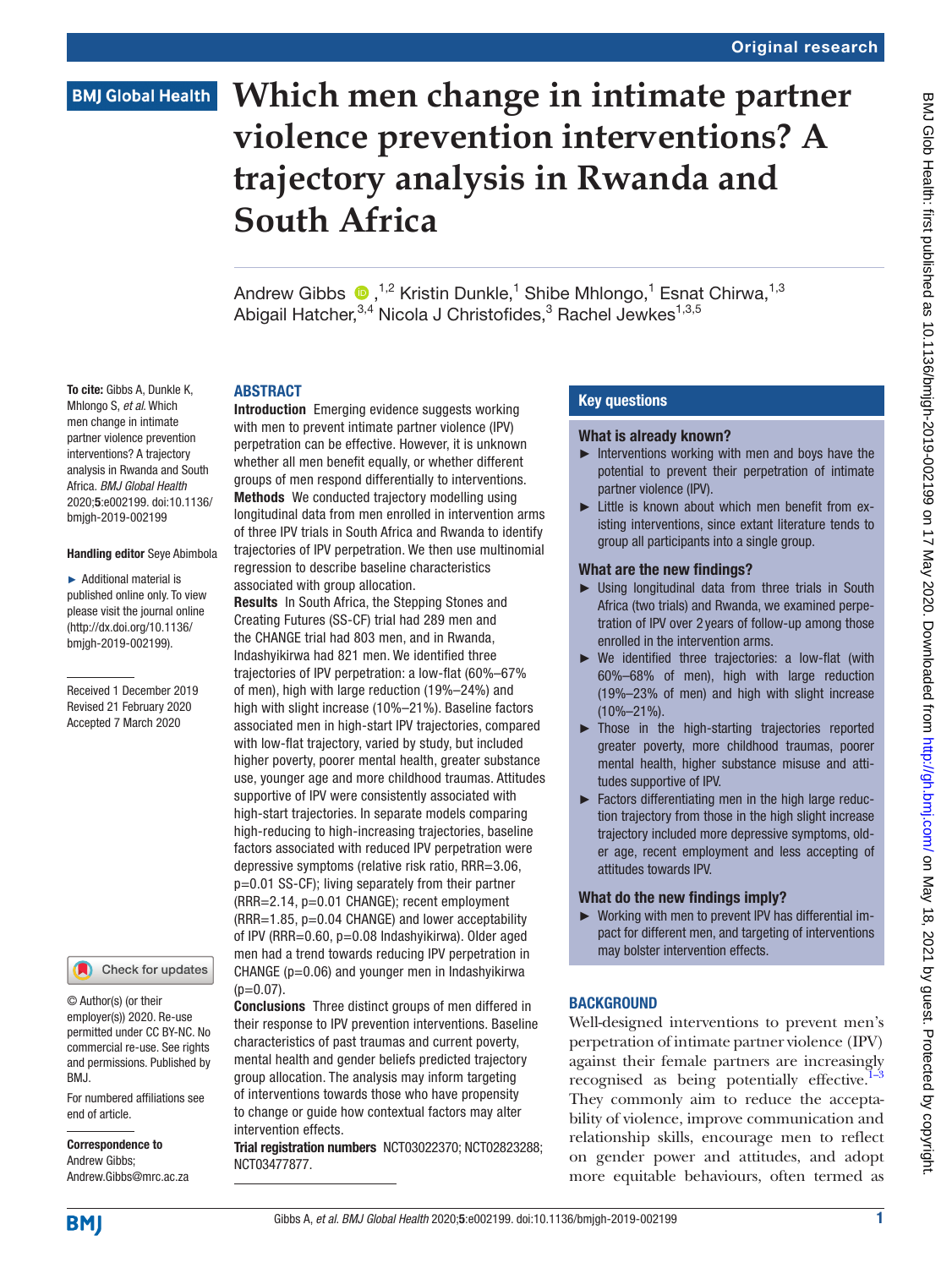'transforming masculinities'[.1 4 5](#page-12-0) Some programmes also include aspects of livelihoods strengthening, while others are focused more broadly around improving father-child relationships, or within a sexual and reproductive health framework (eg, Doyle *et al* and Ruane-McAteer *et al*[6 7](#page-12-1)) and are often implemented alongside women.

Two broad approaches to working with men on IPV prevention have been dominant. The first are small group participatory interventions working with men (and sometimes their female partners) intensively over many hours (often 40–50 hours).<sup>1</sup> These interventions provide ongoing spaces for men to reflect on their behaviour and the underlying drivers of this. $158$  The second dominant approach is community social norms transformation led by activists over a longer period (usually 18–24 months), trying to reduce social acceptance of violence, and in particular IPV, and gender inequality.<sup>[9](#page-13-0)</sup> These include community wide campaigns, highlighting violence as a problem and challenging its use, alongside small group sessions. Critically, they seek to impact whole communities, rather than just those directly targeted by the intervention.

As the evidence-base around IPV prevention interventions working with men has grown, it is important for the field to ask more penetrating questions such as among men who to participate in IPV prevention interventions, how does their use of IPV change over time? And, closely linked, are certain men more likely to change, and if so, what are characteristics of men who do?

Existing research highlights how different constructions of masculinity have varying relationships to men's use of violence in intimate relationships. $10^{-11}$  In any given setting, there are multiple masculinities, shaped by experiences of poverty, gender norms and abuse in childhood.<sup>[12](#page-13-2)</sup> In South Africa, Jewkes and Morrell<sup>13</sup> used population based quantitative data to describe three different masculinity groups and their use of violence. One group (a quarter of the sample) used IPV extensively, a second group (30%) used IPV less so, but still a lot and then a third group (46% of the sample) used IPV relatively infrequently. Men who were in the most violent group were more likely to have poor mental health, greater childhood trauma exposure, more gender inequitable attitudes and engage in other antisocial practices such as having an illegal gun, and crime, more than other men.[13](#page-13-3) These may all influence men's engagement and ability to change through structured interventions, although it is unclear exactly how and to what extent this depends on intervention content or surrounding context.

Other research has sought to describe patterns around changing men. In qualitative research, Gibbs *et*   $a^{14}$  $a^{14}$  $a^{14}$  described three groups of men who participated in a gender transformative and livelihoods intervention. For one group, the intervention had no effect, a second group described trying to change while the intervention was ongoing, but once it had finished lapsing back to previous behaviours. A third group described positive

change, and 'growing up', essentially developing a new masculine position for themselves through distancing themselves from a more youthful identity.<sup>[14](#page-13-4)</sup> This work raises intriguing and important questions about what distinguished the men who described themselves as 'growing up' and specifically: whether there are specific baseline characteristics that could identify men predisposed to such transformation? It may also be that these observed patterns were artefacts of the qualitative study, and thus larger scale replication is warranted.

A second outstanding question is: to what extent do interventions lead to different responses by men, depending on intervention approaches or the context in which they are implemented? The most common intervention approaches, intensive group-based participatory approaches and 'lighter touch' community activism interventions, are distinct approaches with very different underlying theories of change, and may therefore impact differently on different men. For example, they may be more effective with some types of men than others or work differently in certain contexts depending on the prevailing cultural constructions of masculinities.

In this paper, we use data from evaluations of interventions which included men from two very different African countries. The first intervention, Stepping Stones and Creating Futures (SS-CF), was implemented with younger (18–30-year-old) men in urban informal settlements in South Africa and was an intensive gender trans-formative and livelihoods strengthening intervention.<sup>[15](#page-13-5)</sup> The second intervention, the Sonke CHANGE trial, was implemented in peri-urban settlements in South Africa, working with a wider age range (18–49 years) and comprised a social norms change intervention, which worked with community activists over 18 months.<sup>16</sup> The third intervention, Indashyikirwa, was implemented in rural Rwanda and worked with married and cohabiting male–female couples aged 18–49 who were enrolled in village savings and loan associations (VSLA). It provided an intensive gender transformative intervention coordinated with a larger programme of community-level activities aimed to create an enabling environment for change.[17](#page-13-7)

The aims of this paper are twofold. To describe the trajectories over time of men's perpetration of IPV among those in the intervention arm of each study, and to describe the baseline factors associated with men's allocation to each trajectory. To achieve this, we identify clusters of men based on their IPV perpetration over time using group-based trajectory modelling.<sup>[18](#page-13-8)</sup> We then assess the baseline characteristics associated with men's allocation into each trajectory, and assess differences between the groups.

# **METHODS**

Data are drawn from men in the intervention arms of three cluster randomised controlled trials, which enrolled and tracked a cohort of individual male study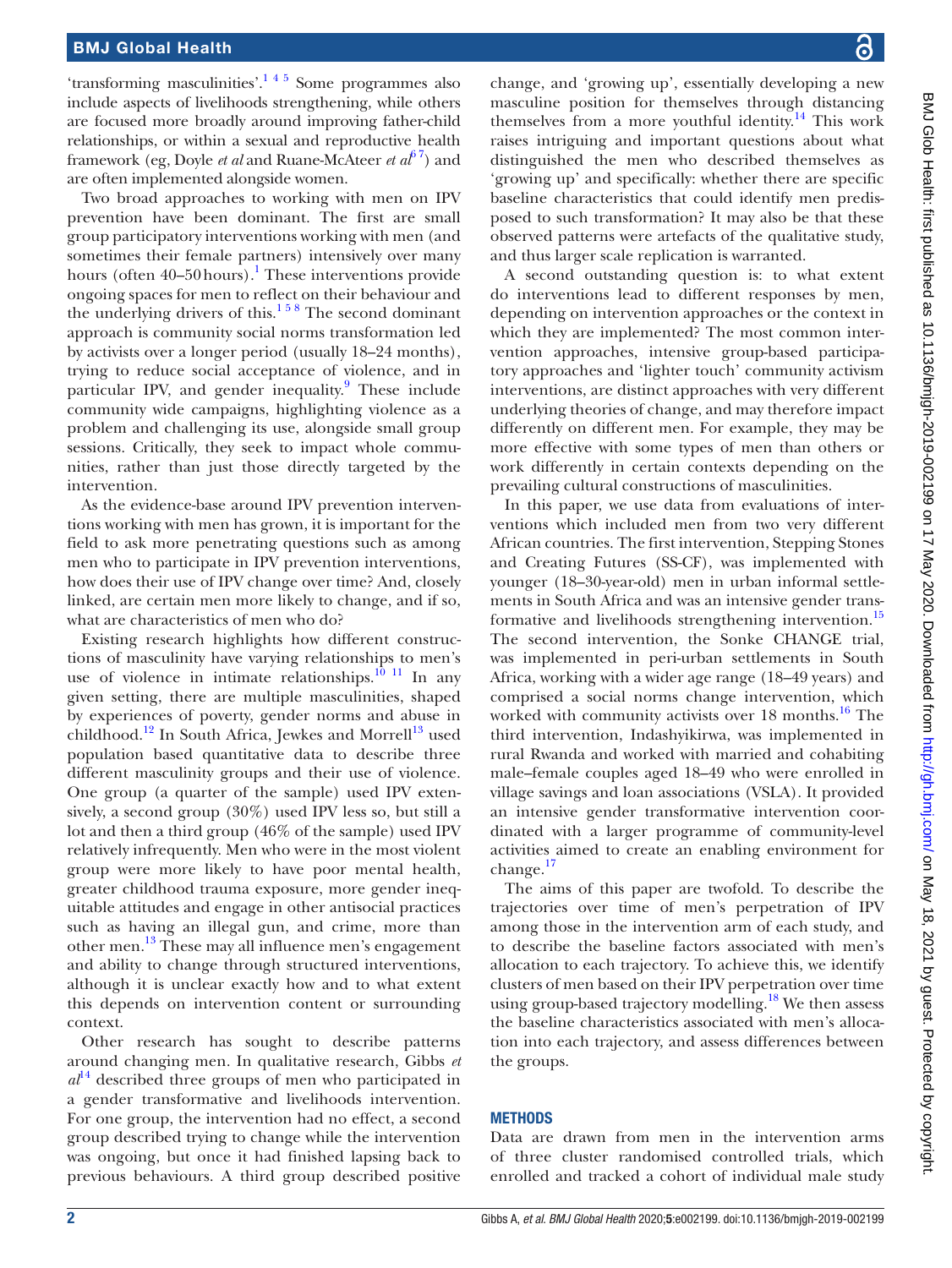participants and had assessments at baseline, 12months and 24months, with data on IPV collected using comparable measures. We use trajectory modelling and multinomial regression within each study to answer the aims. Below we describe the projects in detail.

# Stepping Stones and Creating Futures Intervention

SS-CF trial, worked with young men and women living in urban informal settlements in eThekwini Municipality (Durban), South Africa. The intervention is group-based and participatory, and encouraged young people to strengthen their livelihoods and transform their gender relationships, through 21 sessions, each 3hours long.[15](#page-13-5) The intervention was delivered by trained peer facilitators, with sessions twice a week.

# Study design

We conducted a two-arm cluster randomised control trial. Clusters were informal settlements, with naturally occurring boundaries. In each cluster, we recruited ~20 men (and ~20 women) in conjunction with our NGO implementation partner, Project Empower. More infor-mation on study design is available.<sup>[15](#page-13-5)</sup>

# Main IPV trial outcomes

In the main analysis, men in the SS-CF intervention reported significantly less physical IPV (adjusted ORs  $(aOR)0.71, 95\% \text{ CI: } 0.51 \text{ to } 0.97, p=0.032$ , and a marginal reduction in sexual IPV (aOR0.74, 95%CI: 0.54 to 1.03, p=0.072) perpetration at 24 months, with similar levels of reduction seen at  $12$  months.<sup>[19](#page-13-9)</sup>

# Sonke CHANGE trial

# Intervention

The Sonke CHANGE trial worked with men (18–40 years) in peri-urban settlements in Gauteng, South Africa, to reduce IPV through community activism and mobilisation approaches to transforming harmful gender attitudes and norms. The intervention comprised door-to-door activities, 2-day workshops drawing on the Sonke CHANGE curriculum, which sought to encourage reflection around gender norms and the use of violence, mini-workshops (3–4hours), community murals and deploying community action teams over 18 months.

# Study design

A two-arm cluster randomised control trial. Clusters were demarcated areas within one large peri-urban settlement. Approximately 120–150 men were recruited in each cluster. More information on study design is available.<sup>16</sup>

# Main outcomes for IPV

In the main analysis, men in the CHANGE trial showed no difference in the cluster-level proportion past year physical IPV (diff=0.002, 95% CI=−0.07–0.08) or sexual IPV (diff=0.01, 95% CI=−0.04–0.06ß) at endline after adjusting for sociodemographic characteristics and

# Indashyikirwa

# Intervention

Indashyikirwa was an intensive gender transformative and relationship strengthening intervention working with married or cohabiting couples enrolled in VSLA groups in Rwanda. The intervention had 21 sessions of 3hours for couples, focused on gender transformation, managing common triggers of conflict and improved communication. The curriculum drew on components of previous promising interventions, including Journeys of Transformation, which was developed by CARE Rwanda, Promundo and RWAMREC (Rwanda Men's Resource Center) to foster men's support of women's economic empowerment and improve household relations. It also incorporated the frameworks for understanding different types of interpersonal and intrapersonal power developed by the SASA! programme in Uganda. $^{212}$ 

# Study design

A two-arm cluster-randomised control trial comparing the couples receiving the intervention, to those participating only in the VSLA. Couples were either married and/or cohabiting and one (or both) were active in the VSLA. More information is available on the study design.<sup>23</sup>

# Main outcomes for IPV

In the main analysis, men's perpetration of sexual IPV was significantly reduced at 24 months (adjusted risk ratio  $(aRR)=0.52$ , 95% CI: 0.37 to 0.74, p<0.001), and there was a non-significant reduction in men's perpetration of physical IPV (aRR=0.79, 95%CI: 0.56 to 1.09, p=0.15). There was also an overall reduction in severe IPV perpetration (aRR= $0.54$ ,  $95\%$  CI: 0.38 to 0.75; p<0.001).

# Patient and public involvement

Patients and the public were not involved in the design, implementation, analysis or dissemination of the study.

# Data collection

All studies trained same-gender fieldworkers to collect data, and primarily used self-completed questionnaires on computers/cellphones, in relevant local languages. In the Sonke CHANGE trial and Indashyikirwa, audioassisted self-completed interviews were also used. In all studies, a face-to-face option for participants was also possible.

# Measures

*Past year physical and/or sexual IPV*: in all three studies, men were asked behaviourally specific questions about physical (five items) and sexual (three items) IPV in the past year, using questions modified from the WHO's Violence Against Women (VAW) Scale,<sup>24</sup> as also tested in the UN multicountry Study on Men and Violence in Asia and the Pacific. $25$  An example item is: 'In the last 12 months how many times did you slap your current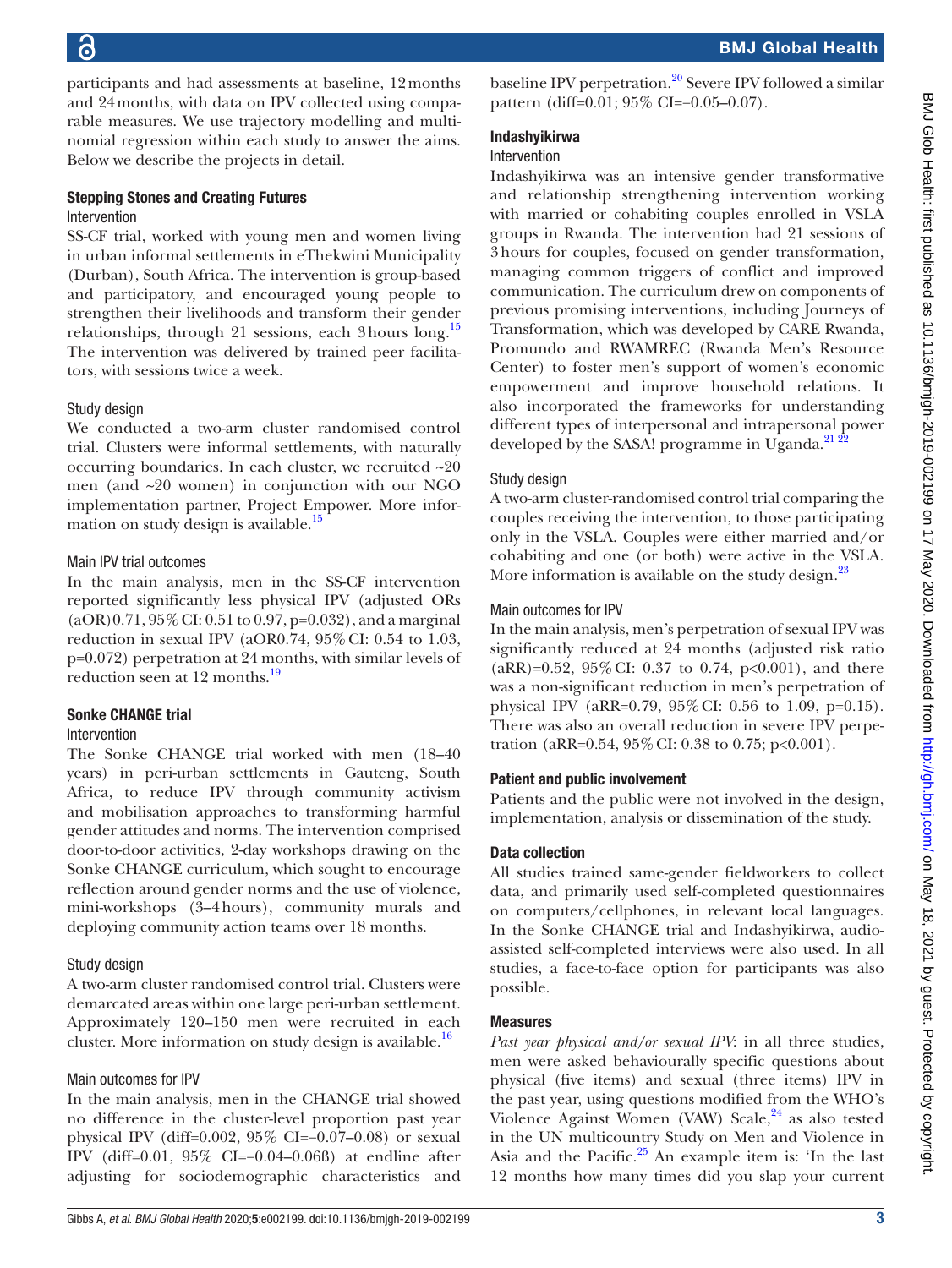or previous girlfriend or wife or throw something at her which could hurt her?' Responses were 'never', 'once', 'few' and 'many'. The eight items were scored and summed together (range 0–24), to create a severity of physical and/or sexual IPV measure.

We assessed sociodemographic information at baseline. Specifically age and education level, which in South Africa we coded as only primary, secondary not complete, secondary completed and in Rwanda as either none or some primary or more. Relationship status was asked in a single item, and in South Africa coded as living with/ married to partner, having a partner but not living with her, and no current relationship, while in Rwanda as they were all couples, relationship status was coded as married legally versus living together.

Poverty was assessed using a range of items. Food insecurity in South Africa was assessed with a three-item scale about past month household food-insecurity<sup>[26](#page-13-15)</sup> and in Rwanda two of these items were used, and in all cases summed and treated as a score with higher scores denoting greater food insecurity. In the South African studies, there was a single item about stealing in the past month because of hunger. In all three countries, we asked a single item about earnings in the past month, and recoded this to none versus any. Finally, in South African studies, we asked whether men had worked in the past 3months (no vs yes); this was not asked in rural Rwanda because the men were primary engaged in agricultural subsistence.

We also assessed gender attitudes and practices. In SS-CF, we asked five items comprising the relationship control scale (eg, I tell my partner who she can spend time with), with a four-point Likert Scale (strongly disagree to strongly agree: range 0–24, Cronbach's alpha 0.67). Men were also asked about their attitudes towards VAW (eg, there are times when a woman deserves to be beaten) with responses on a four-point Likert Scale. In both South African studies, two-items were asked, and in Rwanda five items. Men were coded as having attitudes accepting of violence towards women if they answered agreed or strongly agreed to any item.

Men were asked about their mental health and alcohol use. In South Africa, the 10-item Alcohol Use Disorders Identification Test (AUDIT) scale was used, $27$  while in Rwanda the short version of this, AUDIT-C, was used, which mainly assessed heavy episodic drinking, with items summed in both (larger equals more alcohol use). Depressive symptoms were assessed using Centre for Epidemiologic Studies Depression (CES-D) scale, $^{28}$  the full scale (20 items) was used in South Africa and a binary created (depression ≥21), in Rwanda, a 10-item version of CES-D was used, with a binary created (depression ≥12).

Finally, men's childhood trauma exposure was assessed. In all countries, a single item asked whether a man had witnessed his mother being beaten by a partner/husband (never vs sometimes/many times). In South Africa physical, sexual and emotional abuse and neglect were also assessed (11 items SS-CF 13 items Sonke CHANGE) using

a modified questionnaire based on the on the short form of the Childhood Trauma Questionnaire,<sup>29</sup> with responses never, sometimes, often or very often, which was summed to create a score (SS-CF: range 11–41; Sonke CHANGE: range 13–56, larger equates to more childhood trauma). In Rwanda, a single item assessed how often before the age of 18 a man was beaten (never and sometimes verses often/very often).

# Statistical analysis

The analysis applied group-based trajectory models to identify groups/clusters of men with similar progression patterns of physical and/or sexual IPV scores over time. This method assumes that the population is composed of a mixture of distinct groups defined by the develop-mental trajectories.<sup>[18](#page-13-8)</sup> This approach uses the best fitting function to the outcome from a family of flexible polynomials and allows the prediction of each participant's probability of membership in each identified trajectory group. [18](#page-13-8)

Models with two, three and four trajectory groups were examined. The optimal number of trajectory groups for describing perpetration of IPV over time was based on describing a more realistic depiction of the possible trajectories that one can obtain and statistical goodness of fit statistics such as BIC and AIC. The final model used had three trajectory groups. Our model assumed one flat and two linear polynomials. Due to limited number of data points and to avoid overfitting, quadratic and cubic polynomials were not considered.

Only men with at least two data points were considered for analysis. The analysis was conducted using STATA V.15 using command, traj, to obtain probabilities of group membership for the three trajectory groups and membership to a trajectory was determined by the maximum posterior probability of group membership. The zero-inflated Poisson distribution was implemented for analysis, as we used scores for IPV perpetration.

To profile the baseline characteristics associated with each group/cluster, we assessed Pearson's  $\chi^2$  test for categorical variables, and analysis of variance for continuous variables presenting number/means or percentages/ SD and p-values as appropriate. We then fitted multinomial multivariate regression models comparing the lowflat trajectory to the other trajectories. The final model was obtained through a backward hierarchical model building process which started with sociodemographic factors using 0.2 significance level for entry and 0.1 significance to remain. We then repeated the procedure adding the childhood violence exposure/experience factors, then followed by gender attitudes and relationship practices and lastly mental health status and substance abuse factors. We reported adjusted RRRs, 95%CI and p-values for the final model.

We then assessed differences between the highincreasing trajectory and the high-reducing trajectory, using multinomial multivariable models. We used the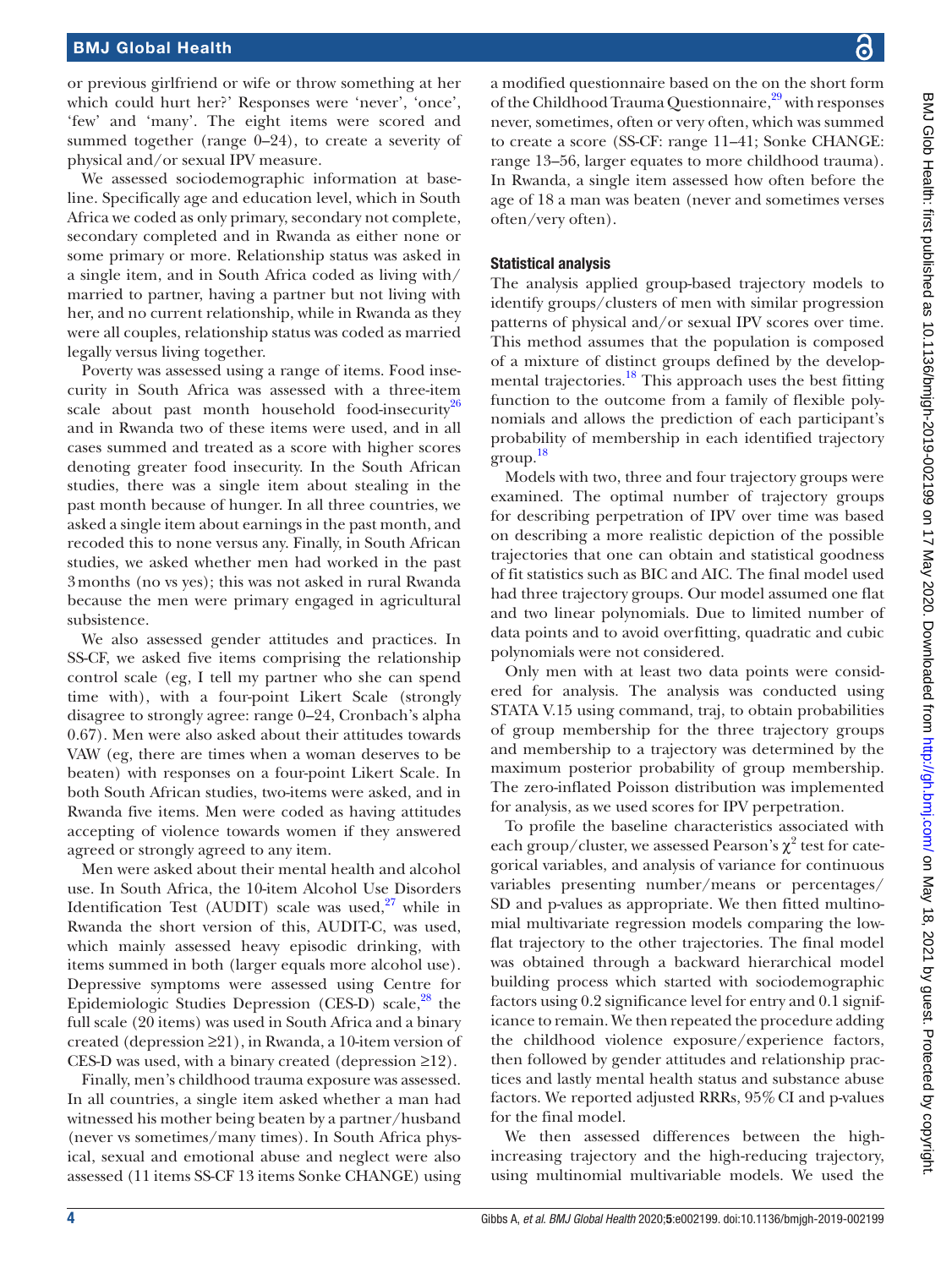same backward hierarchical model building as above, and report RRR, 95%CI and p-values.

#### **RESULTS**

In total, 289 men in the intervention arm of SS-CF provided two or three time points, while this was 803 men in the intervention arm of Sonke CHANGE, and 806 in Indashyikirwa. Baseline descriptive data ([table](#page-5-0) 1) show men's mean age in SS-CF was 23.9 years, compared with 27.2 years in Sonke CHANGE and 35.7 years in Indashyikira. In both South African studies, about a third had completed secondary school (30.5% in SSCF; 38.2% in Sonke CHANGE), and in Indashyikirwa almost half (49.0%) reported having completed primary education. In SS-CF, almost no men lived with their partners (7.3%), and two-thirds reported a partner they did not live with  $(67.8\%)$ . In contrast, a third  $(37.0\%)$  of Sonke CHANGE participants reported they lived with their partner, while half (49.1%) reported they had a partner they did not live with. Indashyikirwa enrolled only men in established couples; two-thirds (69.1%) were legally married, while a third (30.9%) were cohabiting.

Men in all studies were poor, and in the past month a third (37.0% in SS-CF and 30.4% in Sonke CHANGE) reported stealing because of hunger, while in SS-CF, 58.8% had earnings in the past month compared with three-quarters (76.6%) in Sonke CHANGE and 72.8% in Indashyikirwa. Beating of a partner was reported as acceptable by just under half the men in all studies (46.0% in SS-CF; 43.1% in Sonke CHANGE; 41.0% Indashyikirwa). Many men reported witnessing their mother being beaten by her partner/husband while they grew up (33.7% SS-CF; 25.9% Sonke CHANGE; 44.8% Indashyikirwa). Depressive symptoms varied across the studies, ranging from 47.9% in SS-CF, 27.5% Sonke CHANGE and 12.7% in Indashyikirwa.

#### Prevalence of IPV and trajectories of change

Three group trajectories of men's perpetration of physical and/or sexual IPV were identified in the model through statistical fit and theoretical plausibility. The trajectories were (a) a low-flat trajectory of IPV perpetration, (b) a trajectory starting with high rates of perpetration and declining sharply at midline and endline to close to the low-trajectory and (c) a trajectory starting high and slightly increasing over the study period.

In SS-CF, the overall prevalence of physical and/or sexual IPV in the intervention arm was 55.6% at baseline, 52.7% at midline and 41.8% at endline. Within this overall pattern of decline, there were three discrete trajectories of severity of IPV perpetration: 60.4% were in the flat-low trajectory; a fifth (19.1%) in the high-reducing trajectory and a fifth (20.5%) in the high slight increasing trajectory (see [figure](#page-7-0) 1, and [online supplementary table 1\)](https://dx.doi.org/10.1136/bmjgh-2019-002199).

In the Sonke CHANGE trial, there was a steep decrease in past year physical and/or sexual IPV in the intervention arm from 45.7% at baseline, to 39.0% midline and 26.9%

at endline (though overall the intervention showed no impact because of similar patterns in the control  $arm^{20}$ ). Two-thirds (66.0%) of men were in the flat-low trajectory, one-fifth (19.1%) were in the high decreasing trajectory and 14.8% were in the high slightly increasing trajectory [\(figure](#page-7-1) 2 and [online supplementary table 1](https://dx.doi.org/10.1136/bmjgh-2019-002199)).

In Indashyikirwa, men in the intervention group reporting two or three data-points, 37.1% reported any past year physical and/or sexual IPV at baseline 24.0% at midline and 22.6% at endline. In terms of trajectories, two-thirds (66.5%) were in the flat-low trajectory, a quarter (23.8%) were in the reducing trajectory and 9.7% were in the high-increasing trajectory [\(figure](#page-7-2) 3 and [online supplementary table 1](https://dx.doi.org/10.1136/bmjgh-2019-002199)).

#### Factors associated with membership of each trajectory

Descriptively, across the three studies, there was no clear association between membership in the different group trajectories for age, relationship status and education [\(table](#page-5-0) 1). In Sonke CHANGE, men in the two highstart point trajectories were younger (p=0.012), while in Indashyikirwa, there was a suggestion that men in the high-reducing trajectory were younger than those in the high-increasing trajectory (p=0.107). For education, in Sonke CHANGE, a lower proportion in the hightrajectories reported completing high school (41.9% low-flat; 28.2% high-reducing; 34.8% high-increasing, p=0.025), compared with the low-flat trajectory. While for relationship status, in Sonke CHANGE, compared with the low-flat trajectory, men in the high-increasing trajectory were more likely to live with their partner (33.7% low-flat; 39.7% high-reducing; 48.3% high-increasing). In SS-CF, there were no associations seen on these variables, and in Indashyikirwa, no association with education or relationship.

There were, however, many commonalities descriptively across the three studies around men in the highstart point trajectories, with those men reporting poorer mental health, greater substance misuse, more childhood traumas and more acceptance of wife beating, than men in the low-trajectories. In South Africa, higher poverty levels were also indicative of being in the higher start point trajectories.

In both South African studies, men in the two high-start point trajectories were poorer than those in the low-flat trajectory. In SS-CF, a greater proportion in the high-start point trajectories reported stealing in the past month because of hunger (low-flat: 27.7%; high-reducing: 42.9%; high-increasing: 55.2%, p<0.001), and they also reported a greater likelihood of earning anything in the past month (low-flat: 51.2%; high-reducing: 66.1%; highincreasing: 71.6%, p=0.008). In Sonke CHANGE, men in the high-start point trajectories higher food insecurity scores compared with the low-flat trajectory (p=0.008), and a greater proportion reported stealing because of hunger (flat-low: 20.8%; high-reducing: 51.9%; high slight increase: 45.2%, p<0.001).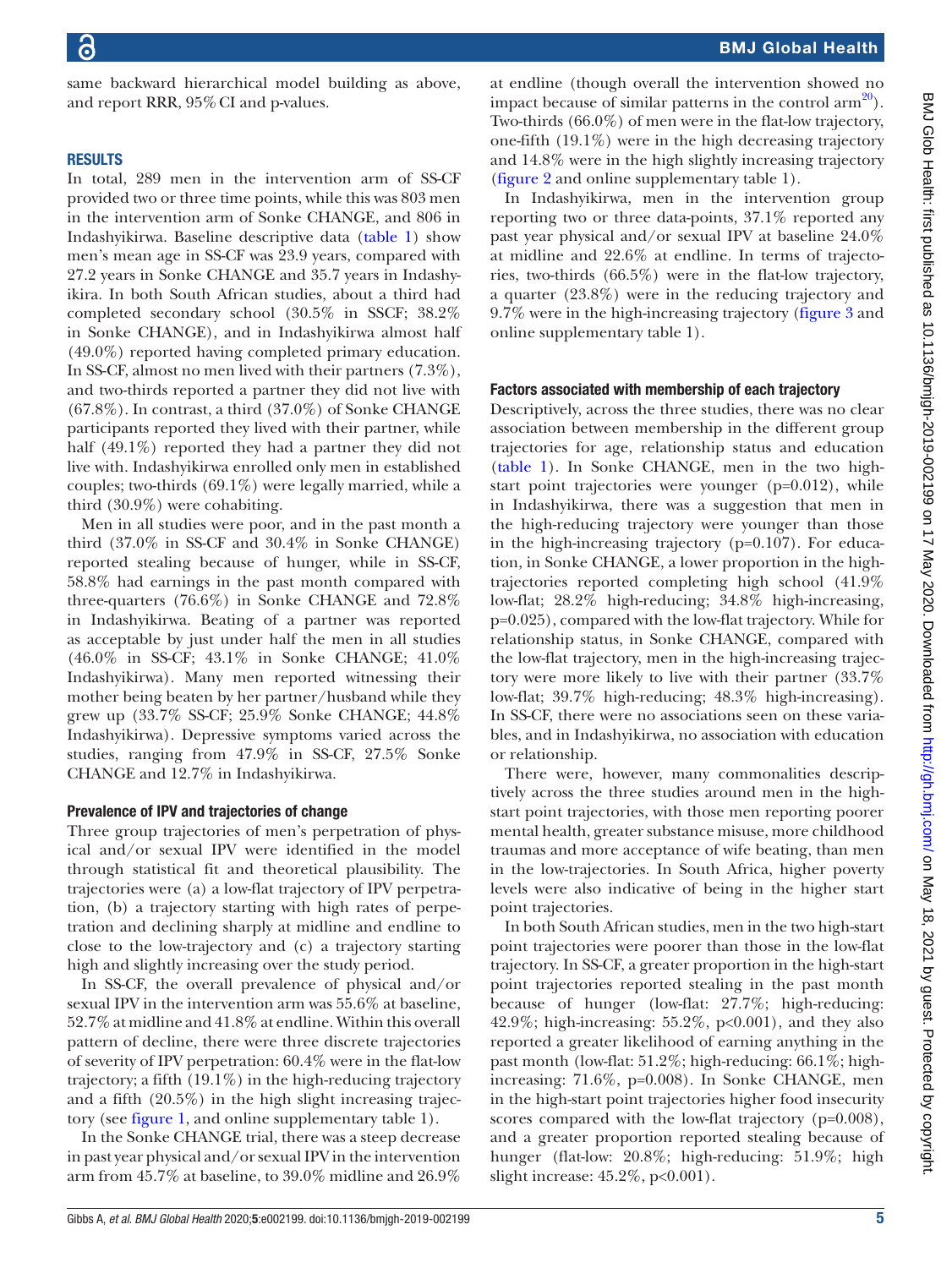<span id="page-5-0"></span>

| ٣<br><b>Table</b>                                                                 |                   | Description of the sample and descriptive associations between trajectories and associated factors |                                 |                                     |                    |                                     |                                              |                                  |                     |                            |                                    |                                    |
|-----------------------------------------------------------------------------------|-------------------|----------------------------------------------------------------------------------------------------|---------------------------------|-------------------------------------|--------------------|-------------------------------------|----------------------------------------------|----------------------------------|---------------------|----------------------------|------------------------------------|------------------------------------|
| Stepping Stones and Creating Futures trial                                        |                   |                                                                                                    |                                 |                                     | Sonke CHANGE trial |                                     |                                              |                                  | Indashyikirwa Trial |                            |                                    |                                    |
|                                                                                   | Sample<br>N=289   | Flat-low N=182<br>(60.4%)                                                                          | High-reducing<br>$N=49(19.1\%)$ | increasing<br>N=58 (20.5%)<br>High- | Sample<br>N=803    | Flat-low<br>$(66.0\%)$<br>$n = 530$ | reducing<br>$(19.1\%)$<br>$n = 157$<br>High- | High-increasing<br>n=116 (14.8%) | Sample N=806        | 548 (66.5%)<br>Flat-low n= | High-reducing<br>$n = 185 (23.8%)$ | increasing<br>n=77 (9.7%)<br>High- |
| Construct                                                                         | n/mean<br>(96/SD) | n/mean (%/SD)                                                                                      | n/mean (%/SD)                   | $n/m$ ean (%/<br>බූ                 | $n/m$ ean<br>(9/8) | n/mean (%/<br>SD)                   | n/mean (%<br>6D                              | n/mean (%/SD)                    | n/mean (%/SD)       | n/mean (%/<br>SD)          | n/mean (%/<br>SD)                  | n/mean (%/<br>SD)                  |
| <b>Demographics</b>                                                               |                   |                                                                                                    |                                 |                                     |                    |                                     |                                              |                                  |                     |                            |                                    |                                    |
| Age (continuous)                                                                  | 23.9(3.4)         | 23.9(3.4)                                                                                          | 24.2(3.1)                       | 23.6(3.5)                           | 27.2(5.8)          | 27.6(5.9)                           | 26.8(5.3)                                    | $25.9(5.7)$ **                   | 35.7(5.3)           | 35.9(5.4)                  | 34.8(5.2)                          | $36.7(5.3)$ *                      |
| Education                                                                         |                   |                                                                                                    |                                 |                                     |                    |                                     |                                              |                                  |                     |                            |                                    |                                    |
| Primary (Indashyikirwa:<br>none)                                                  | 36(12.5)          | 17(10.2)                                                                                           | 9(16.1)                         | 10(14.9)                            | 34(4.3)            | 20(3.8)                             | 7(4.5)                                       | $7(6.1)$ **                      | 144(17.7)           | 89(16.4)                   | 33(18.0)                           | 19(26.8)                           |
| (Indashyikirwa: some<br>not complete<br>Secondary:<br>primary)                    | 165(57.1)         | 91(54.8)                                                                                           | 30(53.6)                        | 44(65.7)                            | 459(57.5)          | 286(54.3)                           | 105(67.3)                                    | 68(59.1)                         | 266(33.3)           | 186(34.2)                  | 60(32.8)                           | 20 (28.2)                          |
| completed primary and<br>Completed secondary<br>(Indashyikirwa:<br>above)         | 88(30.5)          | 58(34.9)                                                                                           | 17(30.4)                        | 13(19.4)                            | 305(38.2)          | 221(41.9)                           | 44(28.2)                                     | 40(34.8)                         | 391(49.0)           | 269(49.5)                  | 90(49.2)                           | 32(45.1)                           |
| Relationship                                                                      |                   |                                                                                                    |                                 |                                     |                    |                                     |                                              |                                  |                     |                            |                                    |                                    |
| (Indashyikirwa: legally<br>married/not married<br>Living together:<br>married)    | 21(7.3)           | 9(5.4)                                                                                             | 6(10.7)                         | 6(9.0)                              | 295(37.0)          | 178(33.7)                           | 62(39.7)                                     | $55(48.3)$ **                    | 557(69.1)           | 387(70.6)                  | 119(64.3)                          | 51 (69.9)                          |
| (Indashyikirwa: living<br>Not living together:<br>married/girlfriend<br>together) | 196(67.8)         | 112(67.5)                                                                                          | 41(73.2)                        | 43(64.2)                            | 392(49.1)          | 273(51.7)                           | 78(50.0)                                     | 41(36.0)                         | 249(30.9)           | 161(29.4)                  | 66(35.7)                           | 22(30.1)                           |
| No relationship                                                                   | 72(24.9)          | 45(27.1)                                                                                           | 9(16.1)                         | 18(26.9)                            | 111(13.9)          | 77(14.6)                            | 16(10.3)                                     | 18(15.8)                         |                     |                            |                                    |                                    |
| Poverty                                                                           |                   |                                                                                                    |                                 |                                     |                    |                                     |                                              |                                  |                     |                            |                                    |                                    |
| Food insecurity: score:<br>0-12 (Indashyikirwa:<br>score $0-8$ )                  | 7.8(2.6)          | 7.5(2.6)                                                                                           | 8.0(2.6)                        | $8.3(2.6)$ *                        | 5.2(1.6)           | 5.04(1.6)                           | 5.4(1.7)                                     | $5.4(1.7)$ **                    | 5.3(1.5)            | 5.4(1.6)                   | 5.2(1.4)                           | 5.2(1.6)                           |
| Stealing in past month                                                            |                   |                                                                                                    |                                 |                                     |                    |                                     |                                              |                                  |                     |                            |                                    |                                    |
| Never                                                                             | 182(63.0)         | 120(72.3)                                                                                          | 32(57.1)                        | $30(44.8)***$                       | 556(69.6)          | 418(79.2)                           | 75(48.1)                                     | $63(54.8)$ ***                   |                     |                            |                                    |                                    |
| Once or more                                                                      | 107(37.0)         | 46(27.7)                                                                                           | 24(42.9)                        | 37(55.2)                            | 243(30.4)          | 110(20.8)                           | 81(51.9)                                     | 52(45.2)                         |                     |                            |                                    |                                    |
| Past month earnings                                                               |                   |                                                                                                    |                                 |                                     |                    |                                     |                                              |                                  |                     |                            |                                    |                                    |
| None                                                                              | 119(41.2)         | 81(48.8)                                                                                           | 19(33.9)                        | $19(28.4)$ **                       | 188(23.4)          | 134(25.3)                           | 33(21.0)                                     | 21(18.1)                         | 219(27.2)           | 146(26.6)                  | 54(29.2)                           | 19(26.0)                           |
| Any                                                                               | 170(58.8)         | 85(51.2)                                                                                           | 37(66.1)                        | 48(71.6)                            | 615(76.6)          | 396(74.7)                           | 124(79.0)                                    | 95(81.9)                         | 587(72.8)           | 402(73.4)                  | 131(70.8)                          | 54 (74.0)                          |
| S<br>Worked for pay past<br>months                                                |                   |                                                                                                    |                                 |                                     |                    |                                     |                                              |                                  |                     |                            |                                    |                                    |
| $\frac{1}{2}$                                                                     | 177(61.3)         | 100(60.2)                                                                                          | 35(62.5)                        | 42(62.7)                            | 396(49.6)          | 257(48.7)                           | 75(48.1)                                     | 64(55.6)                         |                     |                            |                                    |                                    |
| Yes                                                                               | 112(38.8)         | 66(39.8)                                                                                           | 21(37.5)                        | 25(37.3)                            | 403(50.4)          | 271(51.3)                           | 81(51.9)                                     | 51(44.4)                         |                     |                            |                                    |                                    |
|                                                                                   |                   |                                                                                                    |                                 |                                     |                    |                                     |                                              |                                  |                     |                            |                                    | Continued                          |

෬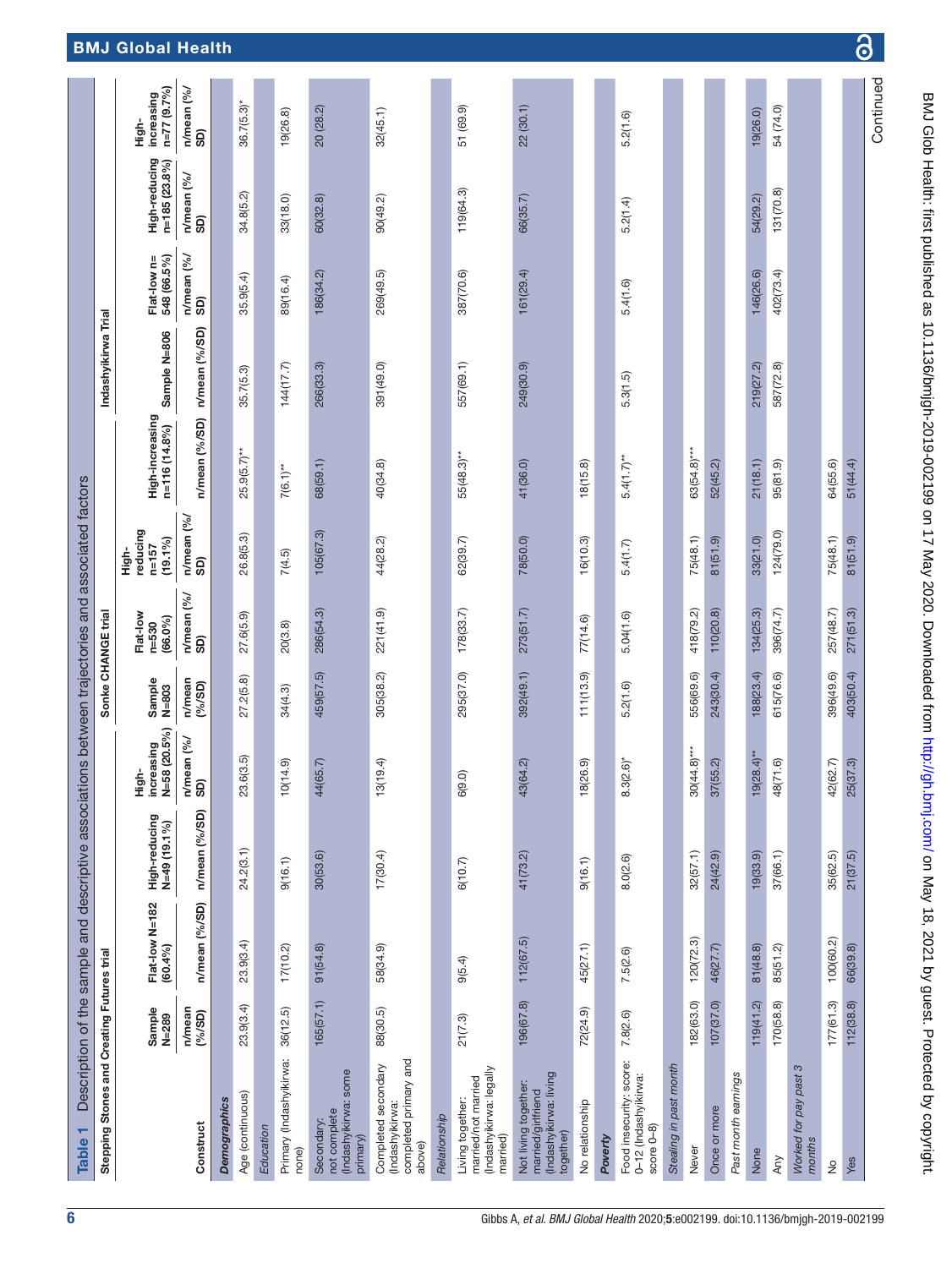| Continued<br>٣<br><b>Table</b>                                                       |                     |                           |                                 |                                     |                     |                                     |                                              |                                  |                     |                            |                                |                                        |
|--------------------------------------------------------------------------------------|---------------------|---------------------------|---------------------------------|-------------------------------------|---------------------|-------------------------------------|----------------------------------------------|----------------------------------|---------------------|----------------------------|--------------------------------|----------------------------------------|
| Stepping Stones and Creating Futures trial                                           |                     |                           |                                 |                                     | Sonke CHANGE trial  |                                     |                                              |                                  | Indashyikirwa Trial |                            |                                |                                        |
|                                                                                      | Sample<br>$N = 289$ | Flat-low N=182<br>(60.4%) | High-reducing<br>$N=49(19.1\%)$ | N=58 (20.5%)<br>High-<br>increasing | Sample<br>$N = 803$ | Flat-low<br>$(66.0\%)$<br>$n = 530$ | reducing<br>$(19.1\%)$<br>$n = 157$<br>High- | High-increasing<br>n=116 (14.8%) | Sample N=806        | 548 (66.5%)<br>Flat-low n= | High-reducing<br>n=185 (23.8%) | $n = 77 (9.7%)$<br>increasing<br>High- |
| Construct                                                                            | n/mean<br>(9/65D)   | n/mean (%/SD)             | n/mean (%/SD)                   | n/mean (%/ $SD$ )                   | n/mean<br>(9/6)     | n/mean (%/<br>SD)                   | n/mean (%/<br>SD)                            | n/mean (%/SD)                    | n/mean (%/SD)       | n/mean (%/<br>SD)          | n/mean (%/<br><b>GS</b>        | n/mean (%/<br>SD)                      |
| work (mean >= more)<br>Shame about lack of                                           | 10.9(2.6)           | 10.9(2.4)                 | 11.2(2.6)                       | 10.5(2.9)                           |                     |                                     |                                              |                                  |                     |                            |                                |                                        |
| Gender attitudes and<br>practices                                                    |                     |                           |                                 |                                     |                     |                                     |                                              |                                  |                     |                            |                                |                                        |
| Relationship control<br>(score: 0–24)                                                | 10.8(3.9)           | 10.2(3.6)                 | 12.2(4.2)                       | $1.1(4.1)***$<br>Ξ                  |                     |                                     |                                              |                                  |                     |                            |                                |                                        |
| Acceptability of wife-<br>beating                                                    |                     |                           |                                 |                                     |                     |                                     |                                              |                                  |                     |                            |                                |                                        |
| Disagree                                                                             | 156(54.0)           | 110(66.3)                 | 21(37.5)                        | $25(37.3)***$                       | 457(56.9)           | 329(62.1)                           | 76(48.4)                                     | 52(44.8)***                      | 473(59.0)           | 368(67.4)                  | 81(44.3)                       | $24(32.9)***$                          |
| Agree                                                                                | 133(46.0)           | 56(33.7)                  | 35(62.5)                        | 42(62.7)                            | 346(43.1)           | 201(37.9)                           | 81(51.6)                                     | 64(55.2)                         | 329(41.0)           | 178(32.6)                  | 10.2(55.7)                     | 49 (67.1)                              |
| Mental Health and<br>Substance use                                                   |                     |                           |                                 |                                     |                     |                                     |                                              |                                  |                     |                            |                                |                                        |
| 0-40 (Indashyikirwa:<br>Alcohol use: score:<br>score: 0-9)                           | 7.6(8.4)            | 6.3(7.5)                  | 10.2(9.2)                       | $8.8(9.3)$ ***                      | 13.2(6.6)           | 12.6(6.2)                           | 14.6(7.6)                                    | $13.8(6.5)$ **                   | 1.5(1.9)            | 1.2(1.8)                   | 2.0(2.2)                       | $1.8(1.8)***$                          |
| Depression                                                                           |                     |                           |                                 |                                     |                     |                                     |                                              |                                  |                     |                            |                                |                                        |
| $\frac{1}{2}$                                                                        | 149(52.1)           | 105(63.6)                 | 14(25.0)                        | $30(46.2)***$                       | 582(72.5)           | 434(81.9)                           | 79(50.3)                                     | $69(59.5)***$                    | 687(87.3)           | 498(93.3)                  | 138(76.2)                      | $51(70.8)***$                          |
| Yes                                                                                  | 137(47.9)           | 60(36.4)                  | 42 (75.0)                       | 35(53.9)                            | 221(27.5)           | 96(18.1)                            | 78(49.7)                                     | 47(40.5)                         | 100(12.7)           | 36(6.7)                    | 43(23.8)                       | 21(29.2)                               |
| experiences<br>Childhood                                                             |                     |                           |                                 |                                     |                     |                                     |                                              |                                  |                     |                            |                                |                                        |
| (Indashyikirwa: beaten<br>Childhood traumas<br>as a child)                           |                     |                           |                                 |                                     |                     |                                     |                                              |                                  |                     |                            |                                |                                        |
| CHANGE score: 11-60;<br>Indashyikirwa: often or<br>SS/CF score: 12-48;<br>very often | 17.5(5.8)           | 16.1(4.8)                 | 20.5(7.4)                       | $18.4(5.5)***$                      | 20.5(6.0)           | 19.2(4.8)                           | 23.1(6.7)                                    | $22.9(7.7)***$                   | 227(28.2)           | 133(24.3)                  | 69(37.3)                       | $25(34.2)$ **                          |
| Witnessing abuse of<br>mother                                                        |                     |                           |                                 |                                     |                     |                                     |                                              |                                  |                     |                            |                                |                                        |
| Never                                                                                | 191 (66.3)          | 116(70.3)                 | 33(58.9)                        | 42(62.7)                            | 592(74.1)           | 419(79.1)                           | 106(69.3)                                    | $67(57.8)$ ***                   | 453(55.38)          | 328(60.1)                  | 85(46.0)                       | $31(42.5)***$                          |
| Sometimes or often                                                                   | 97(33.7)            | 49(29.7)                  | 23(41.1)                        | 25(37.3)                            | 207(25.9)           | 111(20.9)                           | 47(30.7)                                     | 49(42.2)                         | 360(44.8)           | 218(39.9)                  | 100(54.1)                      | 42 (57.5)                              |
| *p<0.1 **p<0.05 ***p<0.001                                                           |                     |                           |                                 |                                     |                     |                                     |                                              |                                  |                     |                            |                                |                                        |

6

7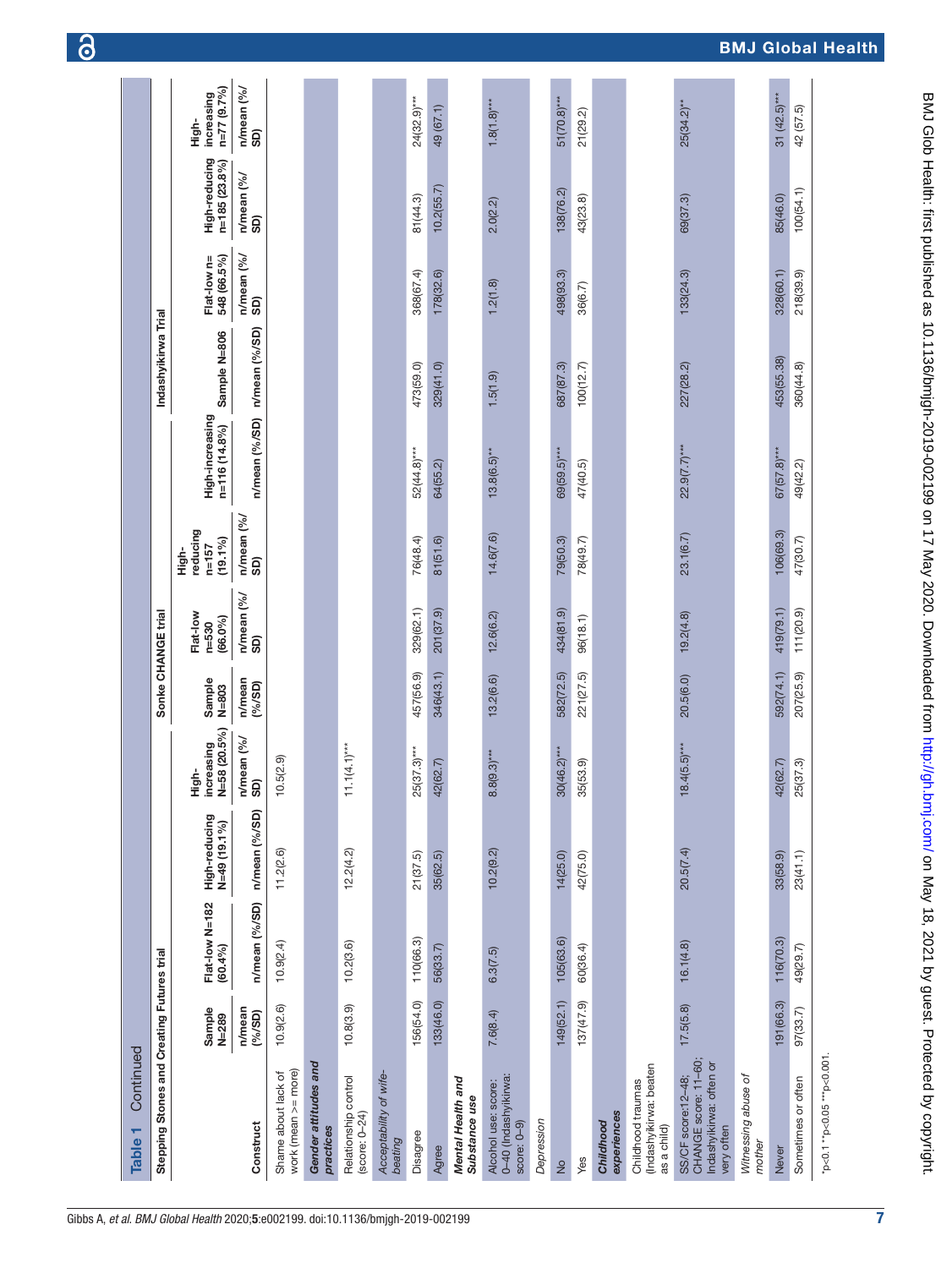

<span id="page-7-0"></span>Figure 1 Trajectories of men's perpetration over time in the Stepping Stones and Creating Futures trial.IPV, intimate partner violence.

In all three studies, men in the high-start trajectories were more likely to report gender inequitable attitudes and practices. In SS-CF, men's mean scores for controlling behaviours were greater among those in the high trajectories, compared with the flat low trajectory (flat-low: 10.2; high-reducing: 12.2; high-increasing: 11.1, p<0.001), and a greater proportion of men reported agreeing that wife beating was acceptable (low-flat: 33.7%; high-reducing: 62.5%; high-increasing: 62.7%, p<0.001). In Sonke CHANGE, similarly greater proportion in the high-reducing (51.6%) and high-increasing (55.2%) trajectories endorsed agreement of wife beating, compared with the low-flat trajectory (37.9%, p=0.004), and greater endorsement of wife beating was also seen in Indashyikirwa (32.6% low-flat; 55.7% high-reducing;  $67.1\%$  high-increasing,  $p<0.001$ ).

Men in the high-start point trajectories across all three studies reported more experiences of childhood trauma. In SS-CF and Sonke CHANGE, mean scores were higher for overall childhood trauma (p<0.001 SS-CF; p<0.001 Sonke CHANGE), and in Indashyikirwa, a greater



<span id="page-7-1"></span>Figure 2 Trajectories of men's perpetration over time in the Sonke CHANGE trial. IPV, intimate partner violence.



<span id="page-7-2"></span>Figure 3 Trajectories of men's perpetration over time in the Indashyikirwa trial.IPV, intimate partner violence.

proportion of men in the high trajectories reported being beaten often or very often as a child (24.3% low-flat; 37.3% high-reducing; 34.2% high-increase, p=0.002). In all studies, a greater proportion of men in the high-start point trajectories reported witnessing their mother being beaten, and all were significantly higher than the low-flat trajectories.

Across all three studies, men in the high-start point trajectories reported poorer mental health and more substance misuse. In all three studies, a larger proportion of men reported depressive symptoms in the high-start point trajectories compared with the low-flat trajectory (eg, Indashyikirwa 6.7%; 23.8%; 29.2%,p<0.001). Similarly, in all three studies mean alcohol use scores were significantly higher among men in the high-start point trajectories, compared with those in the low-flat trajectories.

# Multinomial models comparing all three trajectories

In all the multinomial models, there were broadly consistent patterns among men in the high-start point trajectories compared with men in the low-flat trajectories, including higher levels of poverty, more childhood traumas, worse mental health and more gender inequitable attitudes ([tables](#page-9-0) 2A, [3A,](#page-10-0) [4A](#page-11-0)). In contrast, there were inconsistent findings regarding age and relationship status. Younger age was associated with being in the high-start point trajectories in Sonke CHANGE (highreducing: RRR=0.96, p=0.03; high-increasing RRR=0.91, p<0.001), and in Indashyikirwa, in the high-reducing (RRR=0.97, p=0.028) groups compared with men in the low-flat trajectory, but there was no association with age in SS-CF. Additionally, in Sonke CHANGE, men in the high-increasing trajectory were less likely to have a partner they did not live with (RRR=0.32, p<0.001) or not have a partner (RRR=0.56, p=0.09) compared with the low-flat trajectory, but in the other two studies, relationship status was not associated with trajectory allocation.

In SS-CF and Sonke CHANGE, men in the highstart point trajectories were poorer than those in the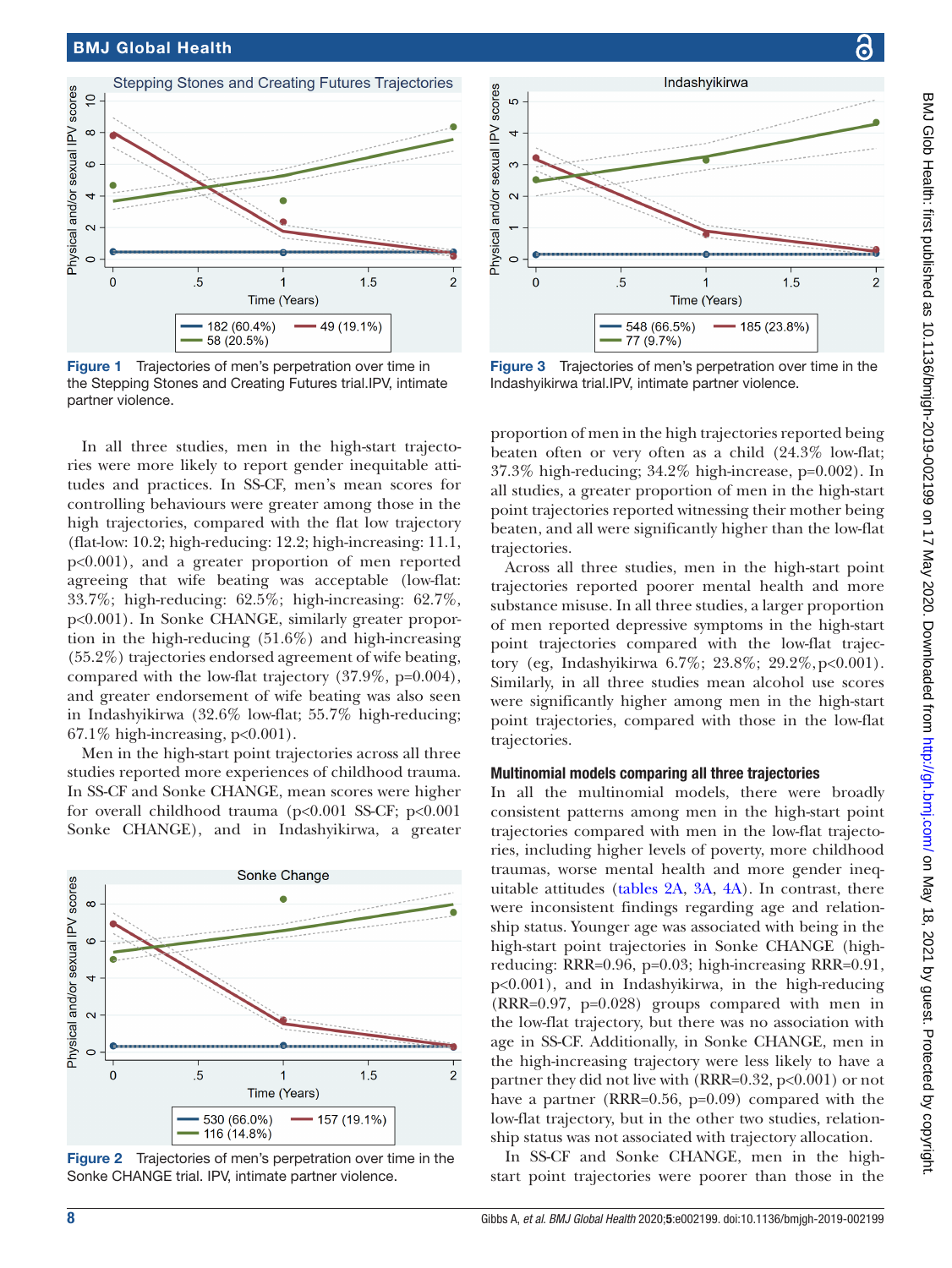low-flat trajectory. Specifically, in SS-CF, men in the highincreasing trajectory were more likely to report stealing because of hunger (RRR=2.49, p=0.008), and were more likely to earn anything in the past month (RRR=2.21, p=0.023) than those in the low-flat trajectory. Men in SS-CF in the high-increasing trajectory reported less shame about lack of work (RRR=0.87, p=0.033) than those in the low-flat trajectory. In Sonke CHANGE, stealing in the past month because of hunger was more likely in the high-reducing trajectory (RRR=2.42,  $p<0.001$ ) and highincreasing trajectory (RRR=1.78, p=0.019) compared with the low-flat trajectory. There was no indication of an association between poverty and trajectory allocation in Indashyikirwa.

In all studies, more childhood trauma was associated with allocation to high-start point trajectories. In SS-CF, men in the high-reducing trajectory (RRR=1.07, p=0.035), and in Sonke CHANGE in the high-reducing trajectory (RRR=1.08, p<0.001) and high-increasing trajectory (RRR=1.06, p=0.012) reported more childhood trauma than the low-flat trajectory. In Indashyikirwa and Sonke CHANGE, men in the high-start point trajectories reported witnessing their mother being beaten (Indashyikirwa high-reducing RRR=1.62, p=0.009; high-increasing RRR=1.86, p=0.021; Sonke CHANGE high-increasing RRR=1.77, p=0.03) than men in the low-flat trajectories.

Depressive symptoms were associated with being in the high-start trajectories in all three studies. This was the case for men in SS-CF in the high-reducing (RRR=3.53, p=0.002), and in CHANGE for the high-reducing  $(RRR=2.71, p<0.001)$  and high-increasing  $(RRR=1.90, p<sub>0.001</sub>)$ p=0.011), and in Indashyikirwa both high-reducing  $(RRR=3.85, p<0.001)$  and high-increasing  $(RRR=4.11, p<sub>0.001</sub>)$ p<0.001) trajectories, compared with the low-flat trajectories.

Gender inequitable attitudes were associated with the high-start trajectories in all three studies. In SS-CF compared with low-flat, acceptability of violence was associated with the high-reducing (RRR=2.97, p=0.003) and high-increasing (RRR=2.88, p=0.002) trajectories and in Sonke CHANGE with the high-reducing (RRR=1.53,  $p=0.037$ ) and high-increasing (RRR=1.84,  $p=0.007$ ) trajectories. Similarly, in Indashyikirwa, supportive attitudes towards IPV were associated with being in the high-reducing (RRR=1.99, p<0.001) and high-increasing (RRR=3.48, p<0.001) trajectories compared with the lowflat trajectory.

# Comparing men in high-increasing trajectories to those in high-reducing trajectories

In multivariable multinomial models comparing those in the high-increasing trajectories to those in the highreducing trajectories, there was variation by study. In SS-CF, men in the reducing trajectory were significantly more depressed (RRR=3.06, p=0.011) at baseline compared with the high-increasing trajectory ([table](#page-9-1) 2B).

In Sonke CHANGE ([table](#page-10-1) 3B), those in the highreducing trajectory compared the high-increasing

trajectory were older (RRR=1.05, p=0.06), were more likely to have a partner they did not live with (RRR=2.14, p=0.011), were marginally more likely to report they had not earnt in the past month (RRR=0.56, p=0.11), although they had worked in the past 3months (RRR=1.85, p=0.036). Men in the high-reducing trajectory were also less likely to have witnessed abuse of their mother (RRR=0.53, p=0.021), and were marginally more likely to report depression (RRR=1.49, p=0.131), than those in the high-increasing trajectory.

Finally, in Indashyikirwa, those in the high-reducing trajectory were younger (RRR=0.96, p=0.076), and marginally less accepting of IPV attitudes (RRR=0.62, p=0.111) than those in the high-increasing trajectory [\(table](#page-11-1) 4B).

# **DISCUSSION**

Our analysis of the trajectories of men's IPV perpetration in three African IPV prevention trials provides an opportunity to explore how men respond to interventions depending on their life experience and current context. In all three trials, there were remarkably consistent trajectories defined in the models: the low-flat trajectory (SS-CF 60%; Sonke CHANGE 66%; Indashyikirwa 67%); a high start with large reduction trajectory comprising of approximately a fifth of men (SS-CF 19%; Sonke CHANGE 19%; Indashyikirwa 24%); and, a high start with slight increase trajectory (SS/CF 21%; Sonke CHANGE 15%; Indashyikirwa 10%). The use of scores, rather than binary measures to assess IPV, allows more nuance in capturing reduced violence perpetration as well as total cessation.

Across all three interventions, the interventions appeared to have the greatest benefit for about a fifth of men, with large decreases in the mean IPV scores reported after the intervention. These reductions were all seen at the first follow-up (12 months) and sustained at endline (24 months). This suggests that the benefit of interventions is seen relatively quickly, and that all those who benefit immediately have sustained benefit. However, this is partly likely to be a function of our data collection (every year), and modelling strategy with only three possible trajectories, and many more complex trajecto-ries were likely, as described in qualitative research.<sup>[14](#page-13-4)</sup>

By far the largest group of men, in all three studies, were those whose mean IPV perpetration scores started low and stayed low. It may be that some men did not directly benefit from the intervention in terms of changing their IPV perpetration. However, it is unclear how many of these men would have started low and increased over the study period. In other words, it is plausible that cases of men starting new IPV were averted. These men may have learnt relationship and communication skills, and also skills around gender equity and non-violence, which improved their relationships with partners, family members, and others, leading to wider, more positive improvements not captured around IPV. In this analysis,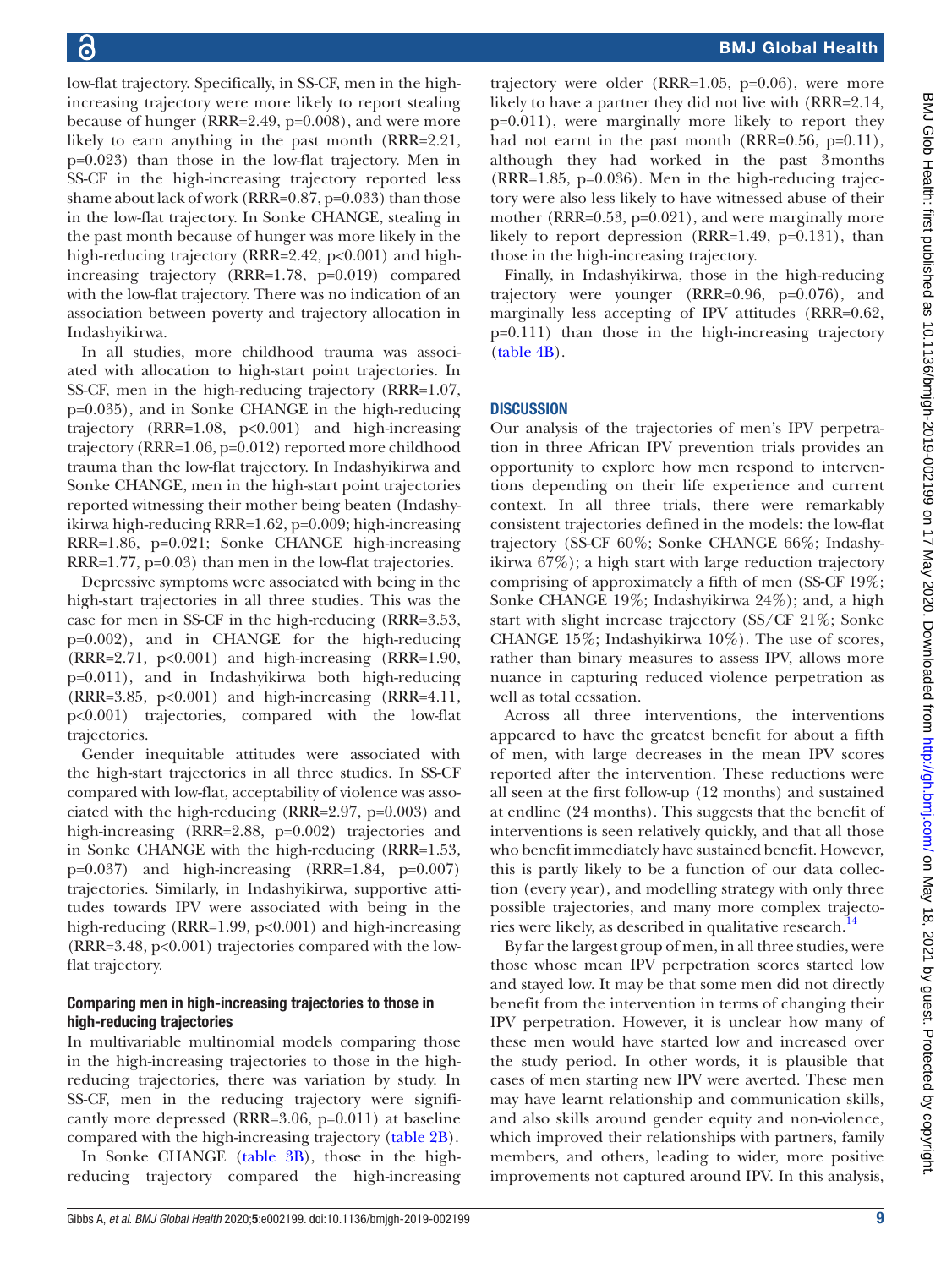<span id="page-9-0"></span>Table 2A Multinomial model assessing factors associated with trajectory membership Stepping Stones and Creating Futures multinomial models

|                                                     | Low: no    | <b>Reduction</b>              |         | High: slight<br>increase |         |
|-----------------------------------------------------|------------|-------------------------------|---------|--------------------------|---------|
|                                                     | change     | <b>RRR (95% CI)</b>           | P value | <b>RRR (95% CI)</b>      | P value |
| Age (continuous)                                    | <b>Ref</b> | 1.02 (0.92 to $1.14$ )        | 0.641   | $0.98$ (0.90 to 1.08)    | 0.728   |
| Feelings shame about lack of work                   | Ref        | $0.95(0.82 \text{ to } 1.10)$ | 0.468   | 0.87 (0.76 to 0.99)      | 0.033   |
| Stolen because of hunger in the last month<br>(yes) | Ref        | 0.97 (0.47 to 2.02)           | 0.933   | 2.49 (1.27 to 4.88)      | 0.008   |
| Earned anything in the last month (yes)             | Ref        | 1.34 (0.66 to 2.74)           | 0.417   | 2.21 (1.12 to 4.36)      | 0.023   |
| Childhood traumas (≥more)                           | Ref        | 1.07 (1.00 to 1.13)           | 0.035   | 1.03 (0.97 to 1.10)      | 0.361   |
| Depressive symptoms (yes)                           | Ref        | 3.53 (1.56 to 7.97)           | 0.002   | 1.44 (0.70 to 2.97)      | 0.324   |
| Acceptability of wife beating/IPV (yes)             | Ref        | 2.97 (1.44 to 6.10)           | 0.003   | 2.88 (1.49 to 5.56)      | 0.002   |
| Alcohol use (≥more)                                 | Ref        | 1.03 (0.99 to 1.07)           | 0.184   | 1.03 (0.99 to 1.07)      | 0.202   |
| Controlling behaviours ( <i>imore</i> )             | Ref        | 1.09 (0.99 to 1.20)           | 0.07    | 1.02 (0.94 to 1.11)      | 0.621   |

Model fit: n=286; p<0.001;  $R^2$ =0.15.

IPV, intimate partner violence; RRR, relative risk ratio.

<span id="page-9-1"></span>Table 2B Multinomial model assessing factors associated with different high trajectory membership in Stepping Stones and Creating Futures

|                           |                 | High-reducing                 |         |
|---------------------------|-----------------|-------------------------------|---------|
|                           | High-increasing | <b>RRR (95% CI)</b>           | P value |
| Age (continuous)          | Ref             | $1.05(0.94 \text{ to } 1.17)$ | 0.392   |
| Depressive symptoms (yes) | Ref             | 2.49 (1.14 to 5.45)           | 0.022   |

Model fit:  $n=105$ ,  $p=0.01$ ,  $R^2=0.08$ .

RRR, relative risk ratio.

we did not include the control arms, as the modelling approach did not allow us to compare differences by arm as in a trial analysis.

Mean scores for the high start with slight increase trajectory are likely a function of how we had to fit trajectories with limited time-points, using a maximum of three trajectories, and only linear functions possible. This trajectory likely reflects men who simply continued to perpetuate high levels of IPV, rather than an actual increase. It could also be, however, that some men experienced a backlash against their participation in an intervention where their authority and control over women was challenged. Because we do not assess the relationship between attendance and group allocation, we cannot be sure whether or not men attended the interventions. Regardless, it is important to consider potential negative implications for a small subset of men who do not derive the same benefits from intervention exposure.

Across the three studies, there were consistent patterns around the baseline factors associated with trajectory allocation between those in the flat-low trajectory and those in the trajectories that begin at high levels of perpetration. These reflect known factors with IPV perpetration, poverty, gender inequitable attitudes, poor mental health and childhood trauma. $25\frac{30}{10}$  The one consistent factor in all multinomial models was men's acceptance of IPV which was always significantly higher in the two high-start

point trajectories, compared with the flat-low trajectory. This suggests that men's own attitudes towards violence perpetration are indicative of their willingness to use IPV, and that a strong focus of designing interventions to prevent IPV should be on challenging the acceptability of IPV through transforming gender norms of individual participants.

Other factors associated with allocation to the highstart point IPV trajectories were less consistent across studies, and may have been contextually driven. Specifically, in Rwanda, no measures of poverty were associated with higher IPV perpetration, unlike South Africa where this was clearly the case. In Rwanda, the participants often farmed and had access to land and livestock in communities of similarly situated men, so grinding poverty and associated social stigma may have been less acutely experienced, while in South Africa, the men lived in urban informal settlements, with wide variations in access to work. This suggest that selection of risk factors for targeting in interventions needs to reflect clear contextual understandings of the drivers of IPV in any community. In all three of the interventions, a combination of these risk factors were targeted in the theories of change that guided intervention development.

Comparing men in the high-reducing trajectory and those in the high-slight increase trajectory, showed no consistent patterns across studies. In SS-CF, men in the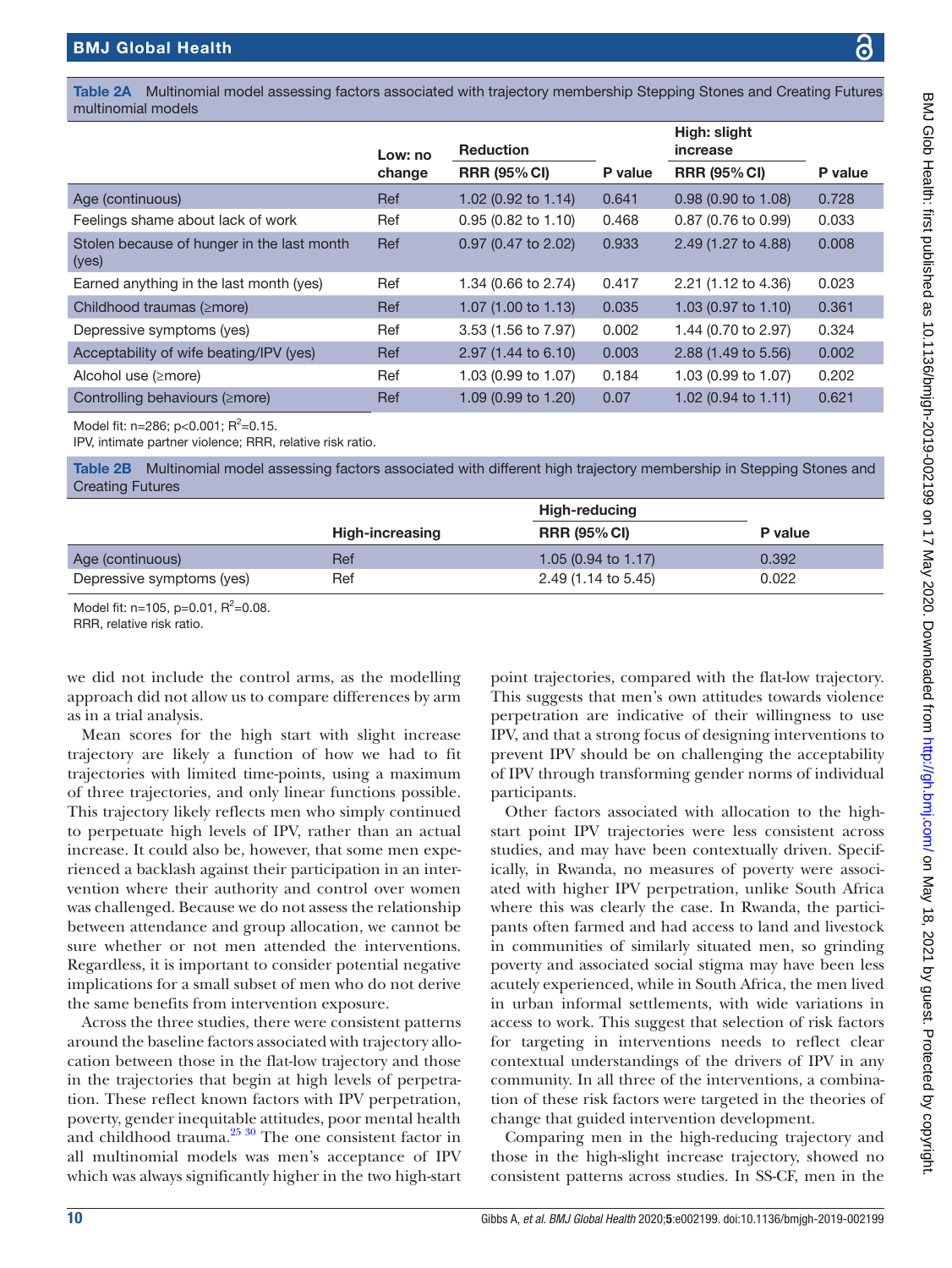<span id="page-10-0"></span>Table 3A Multinomial model assessing factors associated with trajectory membership Sonke CHANGE trial multinomial models

|                                                     |                 | High-reducing         |         | <b>High-increasing</b> |         |
|-----------------------------------------------------|-----------------|-----------------------|---------|------------------------|---------|
|                                                     | <b>Flat-low</b> | <b>RRR (95% CI)</b>   | P value | <b>RRR (95% CI)</b>    | P value |
| Age (continuous)                                    | Ref             | $0.96$ (0.92 to 1.00) | 0.03    | 0.91 (0.87 to 0.95)    | < 0.001 |
| Relationship                                        |                 |                       |         |                        |         |
| Living together                                     | Ref             | Ref                   |         | Ref                    |         |
| Not living together                                 | Ref             | 0.69 (0.44 to 1.08)   | 0.103   | 0.32 (0.19 to 0.54)    | < 0.001 |
| No relationship                                     | Ref             | $0.57$ (0.29 to 1.13) | 0.107   | $0.56$ (0.29 to 1.10)  | 0.09    |
| Stolen because of hunger in the last<br>month (yes) | Ref             | 2.42 (1.58 to 3.70)   | < 0.001 | 1.78 (1.10 to 2.89)    | 0.019   |
| Any earnings in the past month (yes)                | Ref             | $0.88$ (0.65 to 1.59) | 0.933   | 1.54 (0.83 to 2.86)    | 0.169   |
| Childhood traumas (≥more)                           | Ref             | 1.08 (1.03 to 1.12)   | < 0.001 | 1.06 (1.01 to 1.10)    | 0.012   |
| Witnessed abuse of mother                           | Ref             | 0.78 (0.48 to 1.29)   | 0.335   | 1.77 (1.06 to 2.97)    | 0.03    |
| Depressive symptoms (yes)                           | Ref             | 2.71 (1.76 to 4.17)   | < 0.001 | 1.90 (1.16 to 3.10)    | 0.011   |
| Acceptability of wife beating/IPV (≥more)           | Ref             | 1.53 (1.03 to 2.27)   | 0.037   | 1.84 (1.18 to 2.86)    | 0.007   |

Model fit:  $n=784$ ;  $p<0.001$ ;  $R^2=0.13$ .

IPV, intimate partner violence; RRR, relative risk ratio.

<span id="page-10-1"></span>Table 3B Multinomial model assessing factors associated with different high trajectory membership in Sonke CHANGE trial

|                                      |                 | <b>High-reducing</b>           |         |
|--------------------------------------|-----------------|--------------------------------|---------|
|                                      | High-increasing | <b>RRR (95% CI)</b>            | P value |
| Age (continuous)                     | Ref             | 1.05 $(1.00 \text{ to } 1.11)$ | 0.06    |
| Relationship                         |                 |                                |         |
| Living together                      | Ref             | Ref                            |         |
| Not living together                  | Ref             | 2.14 (1.19 to 3.83)            | 0.011   |
| No relationship                      | Ref             | 1.07 (0.47 to 2.42)            | 0.869   |
| Any earnings in the past month (yes) | Ref             | $0.56$ (0.27 to 1.14)          | 0.11    |
| Worked in last 3 months (yes)        | <b>Ref</b>      | 1.85 (1.04 to 3.29)            | 0.036   |
| Witnessed abuse of mother            | Ref             | 0.53 (0.31 to 0.91)            | 0.021   |
| Depressive symptoms (yes)            | Ref             | 1.49 (0.89 to 2.50)            | 0.131   |

Model fit:  $n=264$ ;  $p<0.01$ ;  $R^2=0.06$ .

RRR, relative risk ratio.

high-reducing trajectory were more depressed compared with men in the high-increasing trajectory. In Sonke CHANGE, there was an indication these men (highreducing trajectory) similarly had more depression than men in the high-increasing trajectory. Qualitative data from SS-CF suggested that the intervention with intensive, group-based sessions over many weeks, created spaces for men to speak about their vulnerabilities for the first-time, including around lack of work, and that through the intervention, men started to realise this was a structural constraint, rather than a personal failing.<sup>[31](#page-13-19)</sup> In addition, men in the intervention in SS-CF started working more by end-line compared with the control arm.<sup>19</sup> It could be that because SS-CF provided a therapeutic group space, and supporting young men to work more, SS-CF helped reduce these symptoms of depression, enabling men to reduce their self-blame and in turn reduce their use of IPV. The differences between

the high-reducing trajectory, and high-increasing trajectory, may be linked to the different drivers of depression, and the extent to which depression was a marker of more entrenched mental health challenges, or driven by contextual factors. More entrenched mental health may have emerged through exceedingly harsh treatment in childhood, leading to entrenched patterns of disassociation and lack of empathy as a coping strategy, $32$  and markers of psychopathology are strongly associated with violence perpetration. $33$  It could therefore be, the lighttouch therapeutic space that SS-CF created, worked to ameliorate men's symptoms of depression where they were driven by current contexts (ie, poverty and sense of failure), elevating their self-esteem, but where underpinned by long-term trauma and abuse, this intervention could not impact on men. As such, it may be that those with the most entrenched issues, may need more direct therapeutic intervention.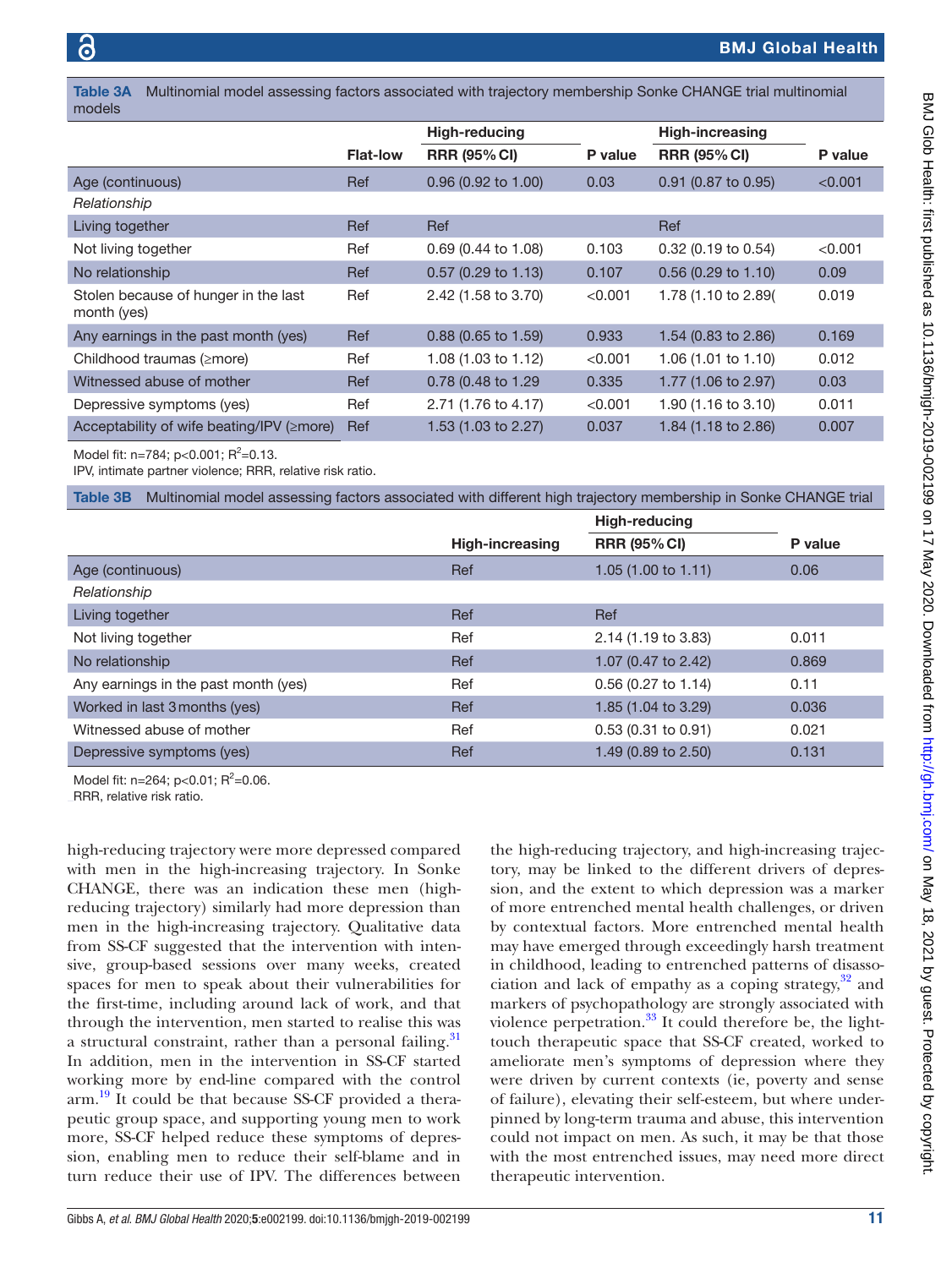<span id="page-11-0"></span>

| Multinomial model assessing factors associated with trajectory membership Indashyikirwa trial multinomial models<br><b>Table 4A</b> |                 |                       |         |                                |         |
|-------------------------------------------------------------------------------------------------------------------------------------|-----------------|-----------------------|---------|--------------------------------|---------|
|                                                                                                                                     |                 | <b>High-reducing</b>  |         | <b>High-increasing</b>         |         |
|                                                                                                                                     | <b>Flat-low</b> | <b>RRR (95% CI)</b>   | P value | <b>RRR (95% CI)</b>            | P value |
| Age (continuous)                                                                                                                    | ref             | $0.97$ (0.95 to 1.00) | 0.028   | 1.01 (0.97 to 1.05)            | 0.643   |
| Witnessed abuse of mother                                                                                                           | ref             | 1.62 (1.13 to 2.34)   | 0.009   | 1.86 (1.10 to 3.15)            | 0.021   |
| Alcohol use (≥more)                                                                                                                 | ref             | 1.20 (1.09 to 1.31)   | < 0.001 | 1.14 $(1.00 \text{ to } 1.29)$ | 0.05    |
| Depressive symptoms (yes)                                                                                                           | ref             | 3.85 (2.31 to 6.41)   | < 0.001 | 4.11 (2.15 to 7.85)            | < 0.001 |
| Acceptability of wife beating/IPV (≥more)                                                                                           | ref             | 1.99 (1.38 to 2.87)   | < 0.001 | 3.48 (2.01 to 6.03)            | < 0.001 |
|                                                                                                                                     |                 |                       |         |                                |         |

Model fit:  $n=780$ ;  $p<0.001$ ;  $R^2=0.09$ .

IPV, intimate partner violence; RRR, relative risk ratio.

<span id="page-11-1"></span>Table 4B Multinomial model assessing factors associated with different high trajectory membership in Indashyikirwa trial

|                                           |                 | High-reducing         |         |
|-------------------------------------------|-----------------|-----------------------|---------|
|                                           | High-increasing | <b>RRR (95% CI)</b>   | P value |
| Age (continuous)                          | Ref             | $0.96$ (0.92 to 1.00) | 0.062   |
| Acceptability of wife beating/IPV (≥more) | Ref             | $0.63$ (0.35 to 1.11) | 0.111   |

Model fit:  $n=256$ ;  $p=0.04$ ;  $R^2=0.03$ .

IPV, intimate partner violence; RRR, relative risk ratio.

In the Sonke CHANGE trial, men who reduced their violence perpetration were less likely to have witnessed their mother being beaten in childhood, compared with men in the high with slight increase trajectory. This could be a marker that the intervention worked among men who were relatively amenable to change, without deeply entrenched learnt behaviours. Social learning theory suggests that IPV is learnt through witnessing the behaviour, through the internalisation of attitudes supportive of the behaviour, and through positive reinforcement of the behaviour, $34$  which therefore requires substantial work on all three-components to enact change in behaviour. The Sonke CHANGE trial was a 'lighttouch' social norms intervention, with workshops lasting a maximum of 2days. Thus, it may be that men were better placed to respond to them when they did not have to overcome socially learnt behaviours from childhood, with corresponding poor mental health and substance use, of witnessing such violence. This somewhat substantiates another analysis of the Sonke CHANGE trial, which suggested that it may have reduced men's violence among those who were moderately violent at baseline and more amenable to light-touch interventions, but had no impact on those most violent, with attendant overlapping issues of poor mental health and substance misuse.<sup>2</sup>

In Rwanda, men in the high-reducing trajectory were less accepting of IPV compared with the high with slight increase trajectory. The finding around attitudes towards IPV suggests that these men may have already been more amenable to change, and that IPV was partly driven by pressure from social norms to discipline their wives<sup>35</sup> and that the intervention provided men with alternative strat-egies of communication.<sup>[36 37](#page-13-24)</sup>

In Rwanda, younger married/cohabiting men were more likely to reduce their violence, while in the Sonke CHANGE trial, it was older men, and those not living

with their partner who reduced their IPV perpetration. The contextual realities of Rwanda and South Africa may help explain what types of masculinities could change through interventions. In primarily rural Rwanda, young men were married/cohabiting and earlier on in their relationships, with less experience in conflict resolution and negotiating relationships, and the Indashyikirwa intervention provided skills around communication and conflict resolution, as well as supporting men to think about power in relationships. $37$  In contrast, the Sonke CHANGE trial was implemented in urban informal settlements in South Africa, where young men were continually required to prove their masculinity against contexts of violence and poverty.<sup>38</sup> Older men in South Africa may have been more established in their masculine position, and so more easily able to change, as they were less influenced by other men's (and women's) perceptions about them as men. $39$  In addition, it may be that men in the Sonke CHANGE trial changed partners during this period, and it was in new relationships they could establish alternative, less violent patterns.

This study has several limitations. A major challenge was that the variables we assessed may not adequately capture the underlying latent variable driving group allocation (eg, masculinity) and this explains some discrepancies between the different models, as masculinities function differently in every context. In addition, our sample size in all three studies limited statistical power to detect differences between groups. This had a number of impacts, first, we only could fit three potential trajectories, while it is likely men responded to the interventions in many other ways, as such our trajectories were chosen on fit statistics and theoretical plausibility. Second, the small sample sizes, particularly in comparing the two high-start point trajectories, may have led to many variables being removed from the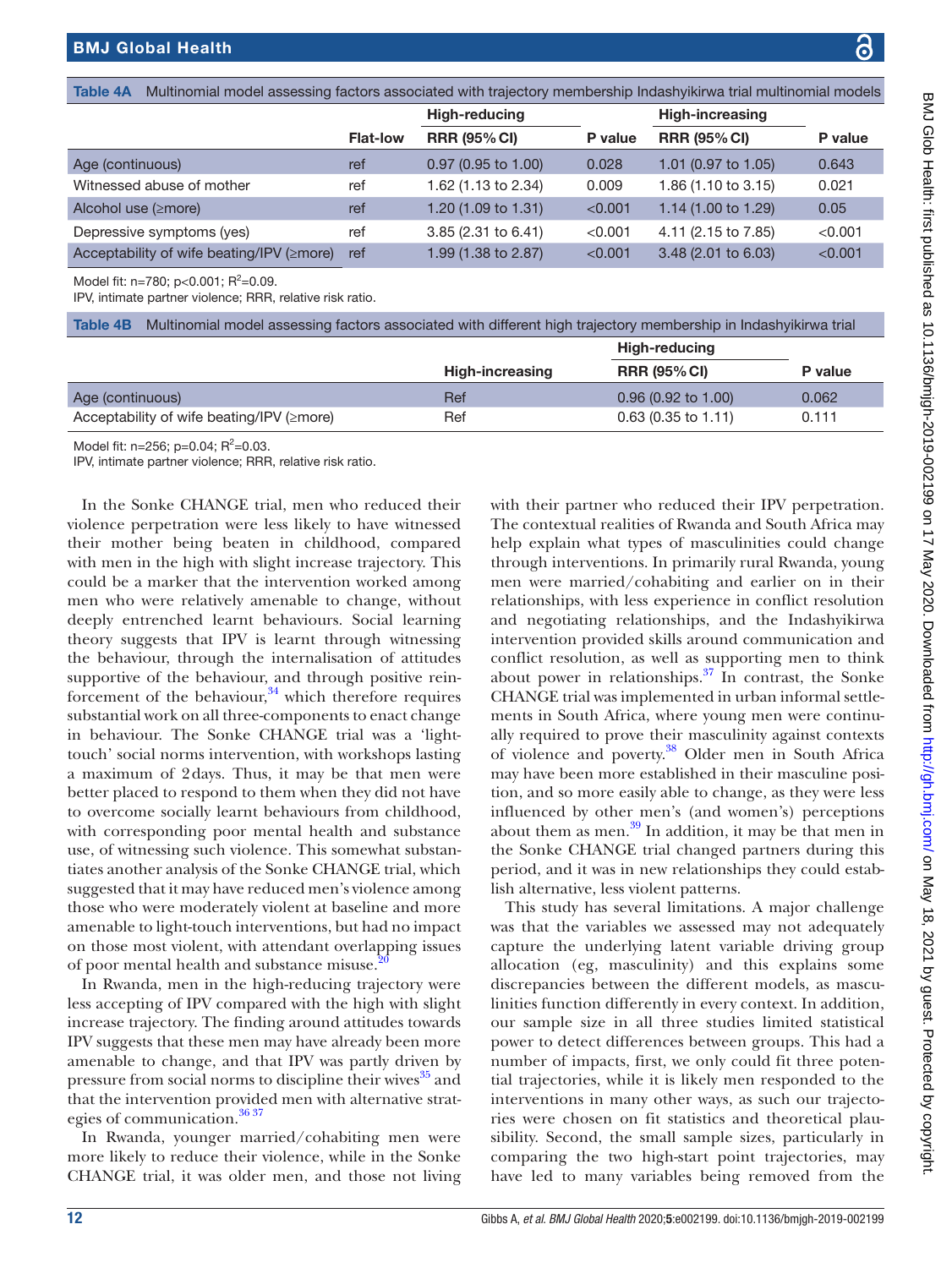regression that were important in reality. We also looked at only baseline values of potential predictors of men's trajectory allocation, and some of these, such as depression, will have changed over time and possibly through participation in the intervention. While we had similar variables across the studies, there were differences in what was asked, meaning we could not compare the analyses directly. As we had only two or three time-points for each person, we could only fit linear models, and it is likely with more time-points we may see different trajectories (eg, quadratic), which violence decreasing and then increasing, or vice-versa.

The analysis of which men change through participation in IPV prevention interventions is an important starting point in seeking to provide more complex answers to prevention questions. We identified three groups of men with different responses to the interventions, and explored what baseline characteristics were predictive of group allocation. Returning to our original two questions: (i) who is predisposed to change? And, (ii) do different interventions lead to different responses? The analysis showed no consistent pattern across the three studies about which baseline factors were associated with men's propensity to change. However, the modelling suggests that there may be benefit in targeting interventions towards men who are more violent, but that not all men who are violent have the potential to benefit in the same ways. Key structural and contextual considerations around access to work, mental health and ability to make meaning of past life traumas may be required to attain reductions in IPV perpetration.

There was also no clear pattern about whether more intensive group-based interventions (SS-CF and Indashyikirwa) impacted different men compared with lighter touch social norms change interventions (Sonke CHANGE). There was some suggestion that this may have been the case, with SS-CF potentially working better with men where IPV was driven by depression and structural constraints, and Sonke CHANGE where IPV was driven by social norms. However, the analysis more broadly suggests that there may well not be any intervention that works 'best', but rather that it is important to match the intervention strategy to the population that is being targeted, understand how masculinities function in a given setting and are related to IPV perpetration, and consider who is able to respond to the intervention components. Including severity of IPV as an outcome, rather than considering it as yes/no variable can help explore harm reduction and benefits of programme even where complete cessation of violence does not occur.

More than one-third of the world's women report experiencing IPV in their lifetimes, and it is clear that working directly with women survivors of abuse will never reach global prevention goals. Skilful and effective work with men should be a key element of future IPV prevention, and such work can be tailored to unique contexts and situations by addressing the deeper questions around what works, for whom, and why. Continued exploratory

research around these questions is critical for deepening our understanding of how to prevent IPV.

#### Author affiliations

<sup>1</sup>Gender and Health Research Unit, South African Medical Research Council, Pretoria, Gauteng, South Africa

<sup>2</sup> Centre for Rural Health, University of KwaZulu-Natal, Durban, South Africa <sup>3</sup>School of Public Health, University of the Witwatersrand, Johannesburg, South Africa

4 University of North Carolina, Chapel Hill, United States

5 Office of the Excutive Scientist, South African Medical Research Council, Pretoria, South Africa

Contributors AG, KD, SM, EC, AH, RJ and NJC conceptualised the analysis. AG, KD, EC, AH, CN and RJ collected the data. EC and SH led the statistical analysis. AG wrote the first draft of the paper. All authors contributed to the interpretation and revision of the paper, and approved submission.

Funding This study was funded by DFID-UK as part of the What Works to Prevent Violence against Women and Girls Programme. Funding was managed by the South African Medical Research Council.

Competing interests None declared.

**Patient and public involvement** Patients and/or the public were not involved in the design, or conduct, or reporting or dissemination plans of this research.

Patient consent for publication Not required.

Ethics approval For Stepping Stones and Creating Futures, ethical approval was received from the University of KwaZulu-Natal's Biomedical Research Ethics Committee and the South African Medical Research Council's Ethics Committee. For the Sonke CHANGE trial, ethical approval was received from the University of Witwatersrand ethics committee. In Rwanda, approval to undertake the study was obtained from the Rwandan National Ethics Committee and the National Institute of Statistics Rwanda, as well as the South African Medical Research Council's Ethics **Committee** 

Provenance and peer review Not commissioned; externally peer reviewed.

Data availability statement Data are available in a public, open access repository. All data are available at [http://medat.samrc.ac.za/index.php/catalog/](http://medat.samrc.ac.za/index.php/catalog/WW) [WW.](http://medat.samrc.ac.za/index.php/catalog/WW)

Open access This is an open access article distributed in accordance with the Creative Commons Attribution Non Commercial (CC BY-NC 4.0) license, which permits others to distribute, remix, adapt, build upon this work non-commercially, and license their derivative works on different terms, provided the original work is properly cited, appropriate credit is given, any changes made indicated, and the use is non-commercial. See:<http://creativecommons.org/licenses/by-nc/4.0/>.

#### ORCID iD

Andrew Gibbs <http://orcid.org/0000-0003-2812-5377>

#### **REFERENCES**

- <span id="page-12-0"></span>1 Jewkes R, Flood M, Lang J. From work with men and boys to changes of social norms and reduction of inequities in gender relations: a conceptual shift in prevention of violence against women and girls. *[Lancet](http://dx.doi.org/10.1016/S0140-6736(14)61683-4)* 2015;385:1580–9.
- 2 Dworkin SL, Treves-Kagan S, Lippman SA. Gender-transformative interventions to reduce HIV risks and violence with heterosexuallyactive men: a review of the global evidence. *[AIDS Behav](http://dx.doi.org/10.1007/s10461-013-0565-2)* 2013;17:2845–63.
- 3 Barker G, Ricardo C, Nascimento M. *Engaging men and boys in changing gender-based inequity in health: evidence from programme interventions*. Geneva: WHO, 2007.
- 4 Flood M. Work with men to end violence against women: a critical stocktake. *[Cult Health Sex](http://dx.doi.org/10.1080/13691058.2015.1070435)* 2015;17 Suppl 2:159–76.
- 5 Gibbs A, Vaughan C, Aggleton P. Beyond 'working with men and boys': (re)defining, challenging and transforming masculinities in sexuality and health programmes and policy. *[Cult Health Sex](http://dx.doi.org/10.1080/13691058.2015.1092260)* 2015;17:85–95.
- <span id="page-12-1"></span>6 Doyle K, Levtov RG, Barker G, *et al*. Gender-transformative Bandebereho couples' intervention to promote male engagement in reproductive and maternal health and violence prevention in Rwanda: findings from a randomized controlled trial. *[PLoS One](http://dx.doi.org/10.1371/journal.pone.0192756)* 2018;13:e0192756.